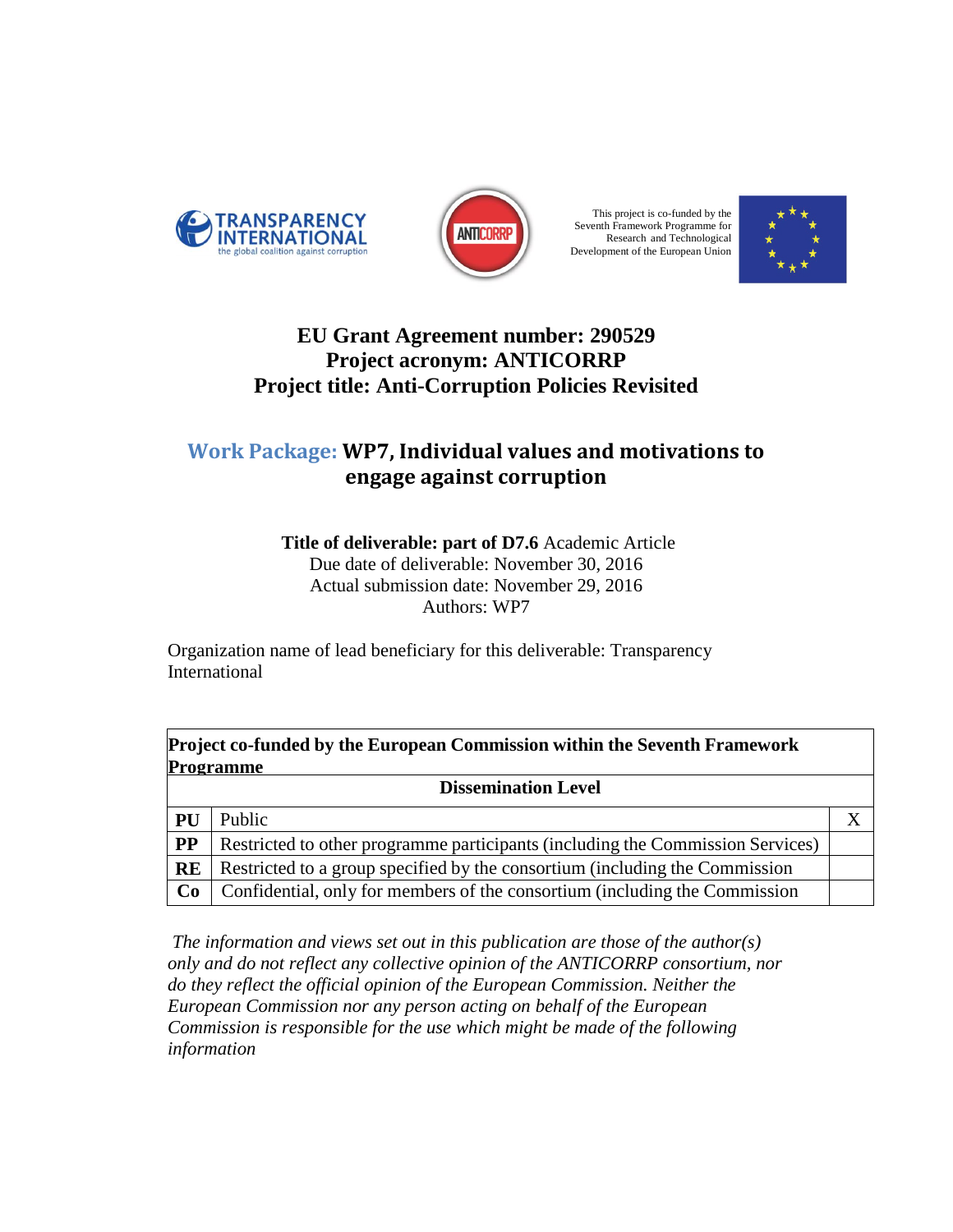The following article was published in the peer-reviewed journal Policy & Internet under the following reference:

Zinnbauer, D. (2015). Crowdsourced Corruption Reporting: What Petrified Forests, Street Music, Bath Towels, and the Taxman Can Tell Us About the Prospects for Its Future. *Policy & Internet*,*7*(1), 1-24.

An open access advanced draft version is available on the Social Science Research Network SSRN at https://ssrn.com/abstract=2508606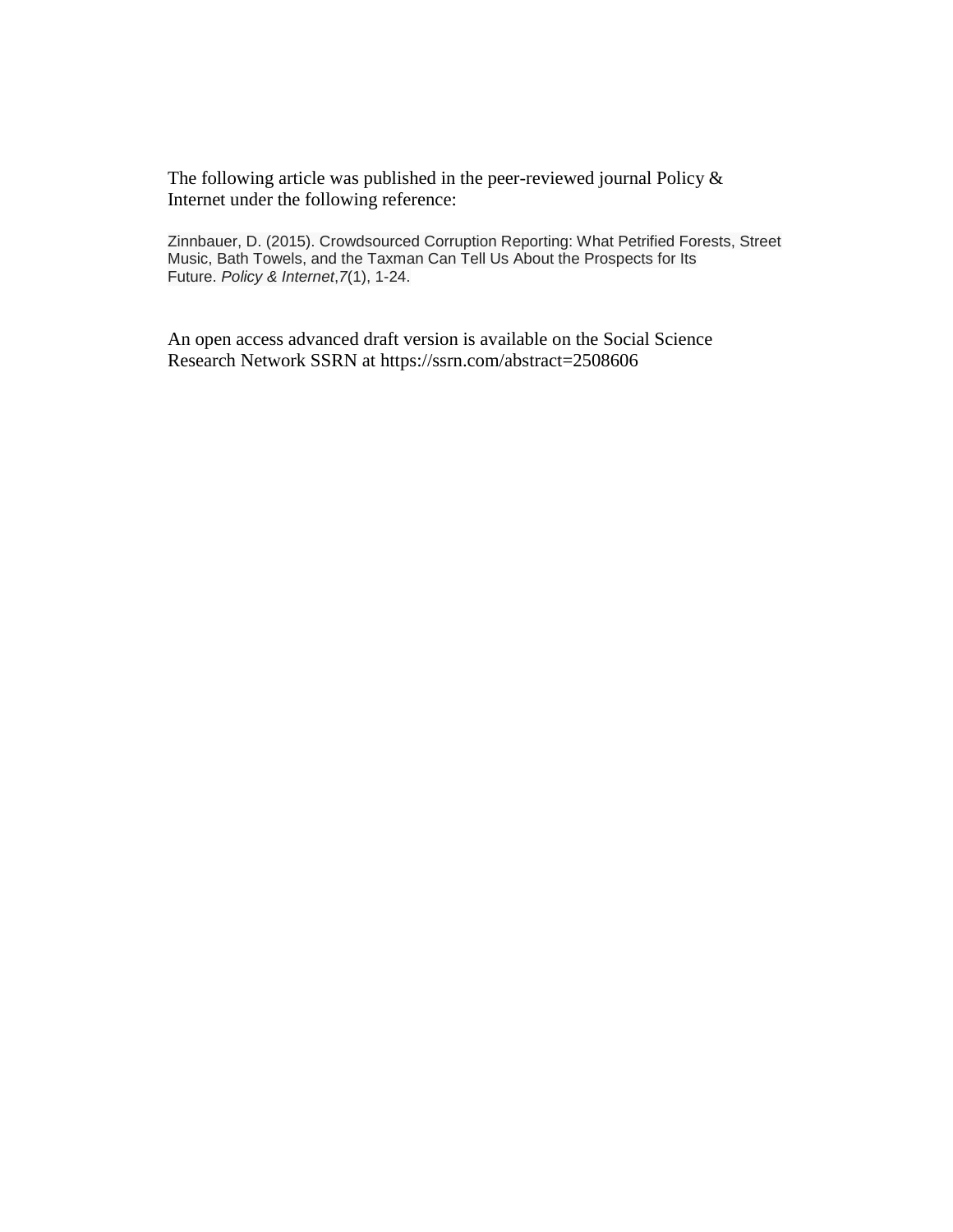## **Crowd-Sourcing Corruption: What Petrified Forests, Street Music, Bath Towels and the Taxman Can Tell Us About the Prospects for Its Future**

Dieter Zinnbauer, Transparency International (International Secretariat Berlin),  $[d.zinnbauer@gmail.com]$ 

This article maps the prospects of crowd-sourcing technologies in the area of corruption reporting. Despite a flurry of initiatives and media hype in this area leading to hopes of an effective tackling of corruption, the potential of crowdsourcing has so far been mainly approached from a technology-centric perspective. Where challenges are identified and worked on they are primarily technical and managerial in nature, such as challenges of privacy protection, data management, information validation and fundraising. However, little attention has been paid to insights from a growing body of multi-disciplinary literature on how corruption works, how it can be tackled, and more generally how observed logics of collective action and social mobilization interact with technological affordances to condition the success of these efforts. Linking the technologycentric experience of crowd-sourcing more closely to our evolving understanding of corruption makes it possible to move beyond common-sense conjectures in this area, to identify some little-discussed challenges, and develop some fresh ideas around the future of crowd-sourcing corruption.

KEY WORDS: crowd-sourcing, corruption, accountability, governance, collective action, anti-corruption, tech-activism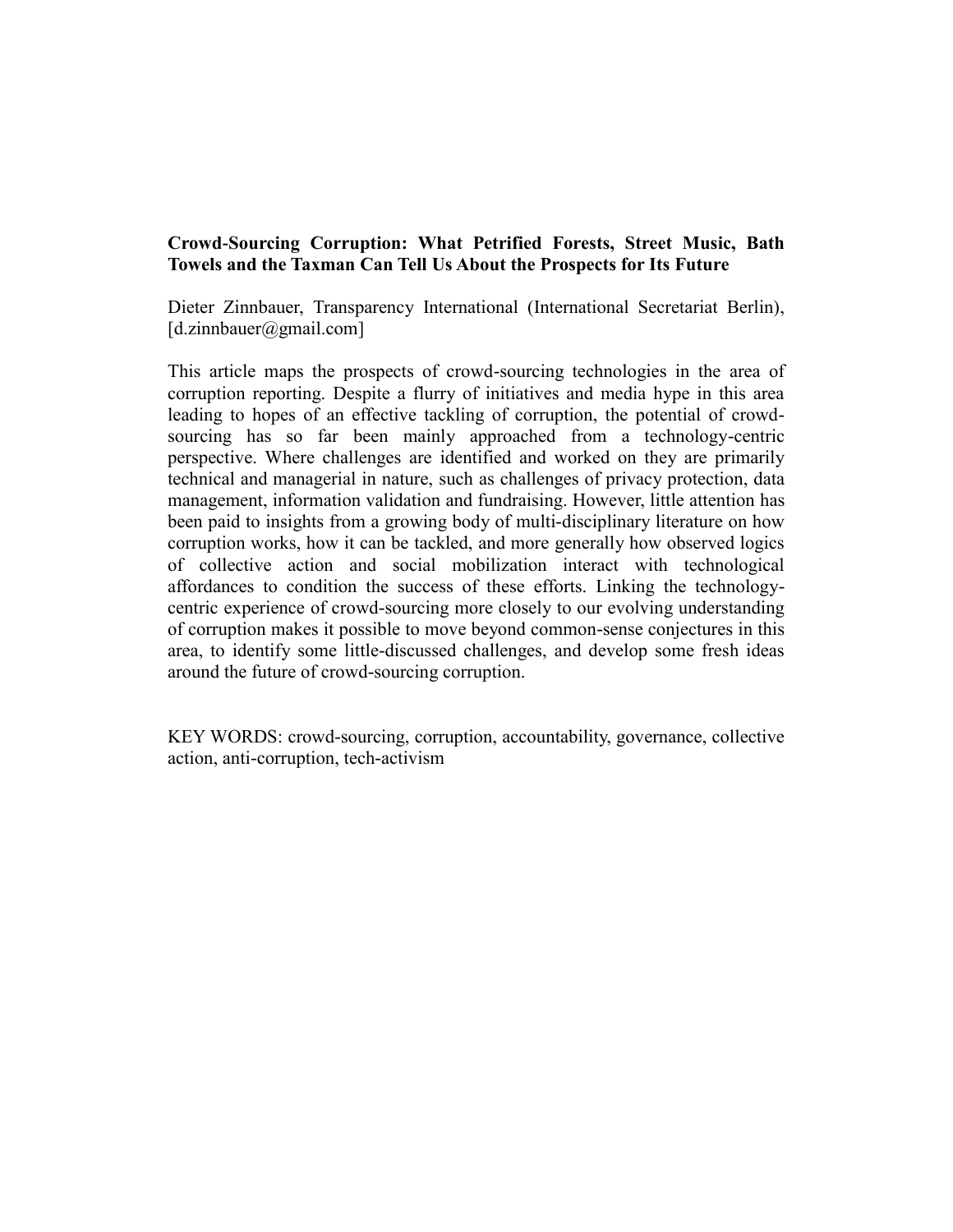# **Introduction**

This article seeks to map out the prospects of crowd-sourcing technologies in the area of corruption reporting. A flurry of initiatives and concomitant media buzz in this area has led to exuberant hopes that significantly curbing corruption is no longer such a remote possibility—at least not for the most blatant, ubiquitous and visible forms of administrative corruption, such as the bribes and extortion payments faced in their daily lives by almost a quarter of citizens worldwide (Transparency International 2013). Only with hindsight will we be able to tell if these hopes are justified. However, a closer inspection of the multidisciplinary body of literature on corruption and social mobilization can help shed some interesting light on these questions, offering a fresh perspective on the potential of social-media based crowd sourcing for better governance and less corruption.

So far the potential of crowd sourcing has mainly been approached from a technology-centered perspective. Where challenges are identified and worked on, they are primarily technical and managerial in nature, ranging from issues of privacy protection and protection against hacker attacks to challenges of data management, information validation and fundraising. In contrast, short shrift has been paid to insights from a substantive, multidisciplinary and growing body of literature on how corruption works, how it can be fought, and more generally on how observed logics of collective action and social mobilization interact with technological affordances to condition the success of these efforts.

This imbalanced debate is not really surprising, as it seems to follow the trajectory of the hype-and-bust cycle that we have seen in the public debate for a variety of other technology applications. From electronic health cards to smart government, to intelligent transport systems, all these and many other highly ambitious initiatives start with technology-centric visions of transformational impact. However, over time—with some hard lessons learnt and large sums spent—they generally arrive at a more pragmatic and nuanced view of how social and economic forces shape the implementation of such technologies; thereby demanding a shrewder design approach in order to ensure that potential translates into impact and sustainable success. At a minimum, a trawl through this literature makes it possible to move beyond some of the most common-sense conjectures in order to develop some granular guesses on the future of crowd-sourcing corruption reports. At best, this approach may help identify some not so obvious challenges that may arise along the way, and ensure that they are considered in the design process of any future crowd-sourced interventions to fight corruption.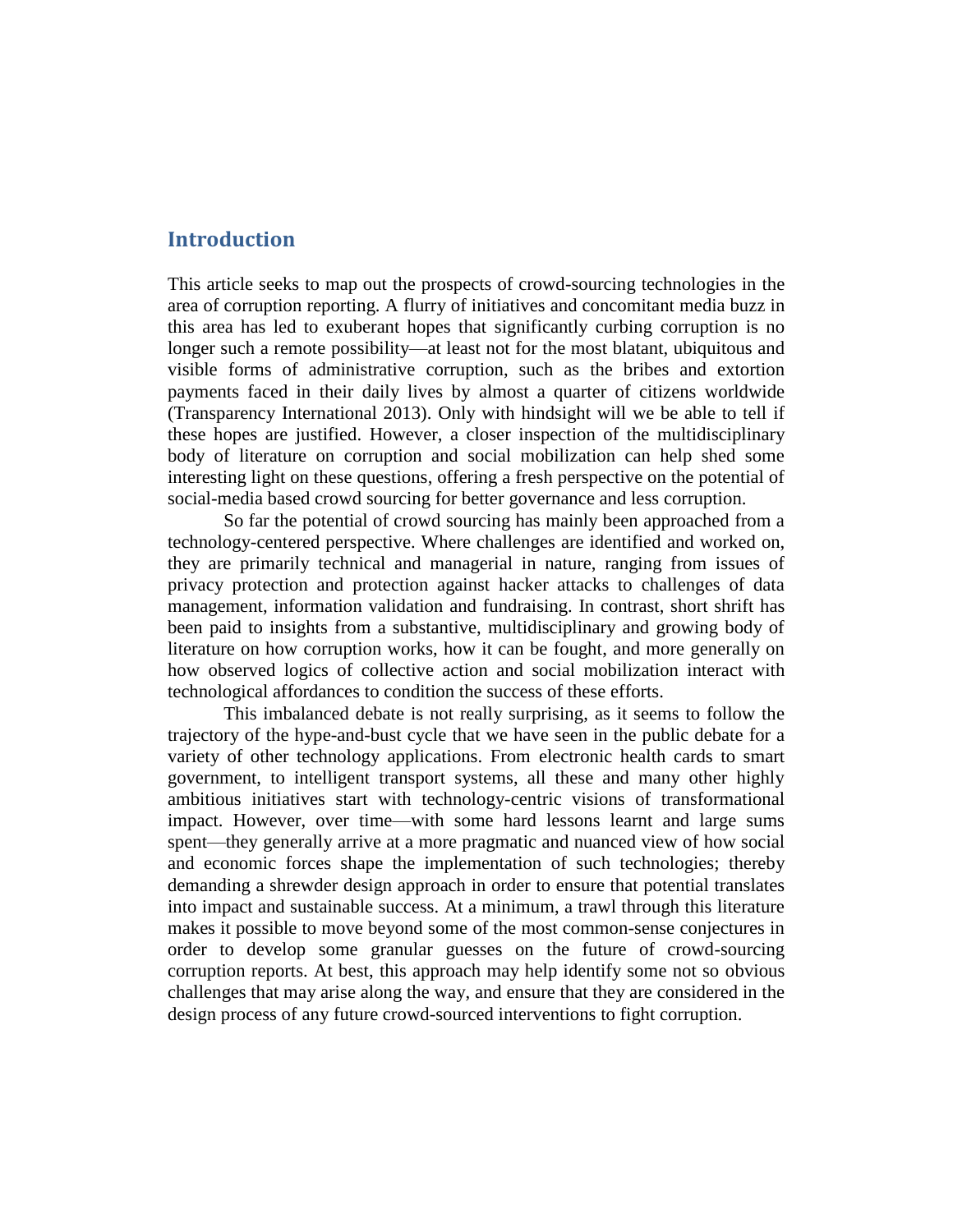The remainder of this article is structured as follows. The next section introduces the concept of crowd sourcing for good governance, providing a brief overview of some related initiatives in this area, as well as some of the challenges and reservations commonly raised in the debate. The section that follows casts the net a bit wider, seeking interesting insights in the broader social science literature on social mobilization and corruption. Based on this, it seeks to gain a better understanding of the fundamental challenges that may lie ahead for crowdreporting corruption. These anticipated challenges are followed in the final section by some ideas on how to address them in both the design and implementation stages, drawing on emerging insights from impact assessments of conventional social accountability mechanisms as well as the lessons learnt within Transparency International's own global network of anti-corruption NGOs, some of which already run crowd-reporting platforms.

### **Crowd-Sourcing Corruption Complaints: A Death Knell to Impunity?**

Ushahidi, See-Click-Fix and Fix My Street may not have been the first, but are certainly the most impressive and visible demonstration of how dots and sprinkles of individual experiences and observations can be captured and amalgamated into powerful collective accounts of anything from dysfunctional local services and flawed elections to ethnic violence and humanitarian crises, and—rather recently—corruption. From Armenia to Zimbabwe a new crop of tools promises to put the power of social media at the service of making salient the scale, scope, geographic spread and human experience of corruption—mostly in the form of bribe payments. $1$ 

The idea is very straightforward. Easy access to such reporting mechanisms will empower citizens to complain loudly, visibly, safely and nearly instantaneously when corrupt officials and public service providers abuse their positions of entrusted power to extort bribes from citizens. In the precrowdsourcing era the covert and rather confidential nature of dyadic social exchanges that typically characterize corrupt transactions (Granovetter 2007) provided a fertile ground and cover for this type of extortionary practice. Now, the threat of being publicly shamed for corrupt practices serves as a strong deterrent. The power of visibility and public shaming, and the strength in numbers of victimized citizens, is assumed to effectively redress the power balance between bribe requester and bribe payer. The power-in-numbers argument is particularly striking and promising, when considering how ubiquitous bribes are in many

 $<sup>1</sup>$  A commonly used definition of corruption is "the abuse of entrusted power for private gain</sup> (Transparency International 2009). The focus in practice and for large parts of this article is primarily on the narrower subset of "bribery" issues.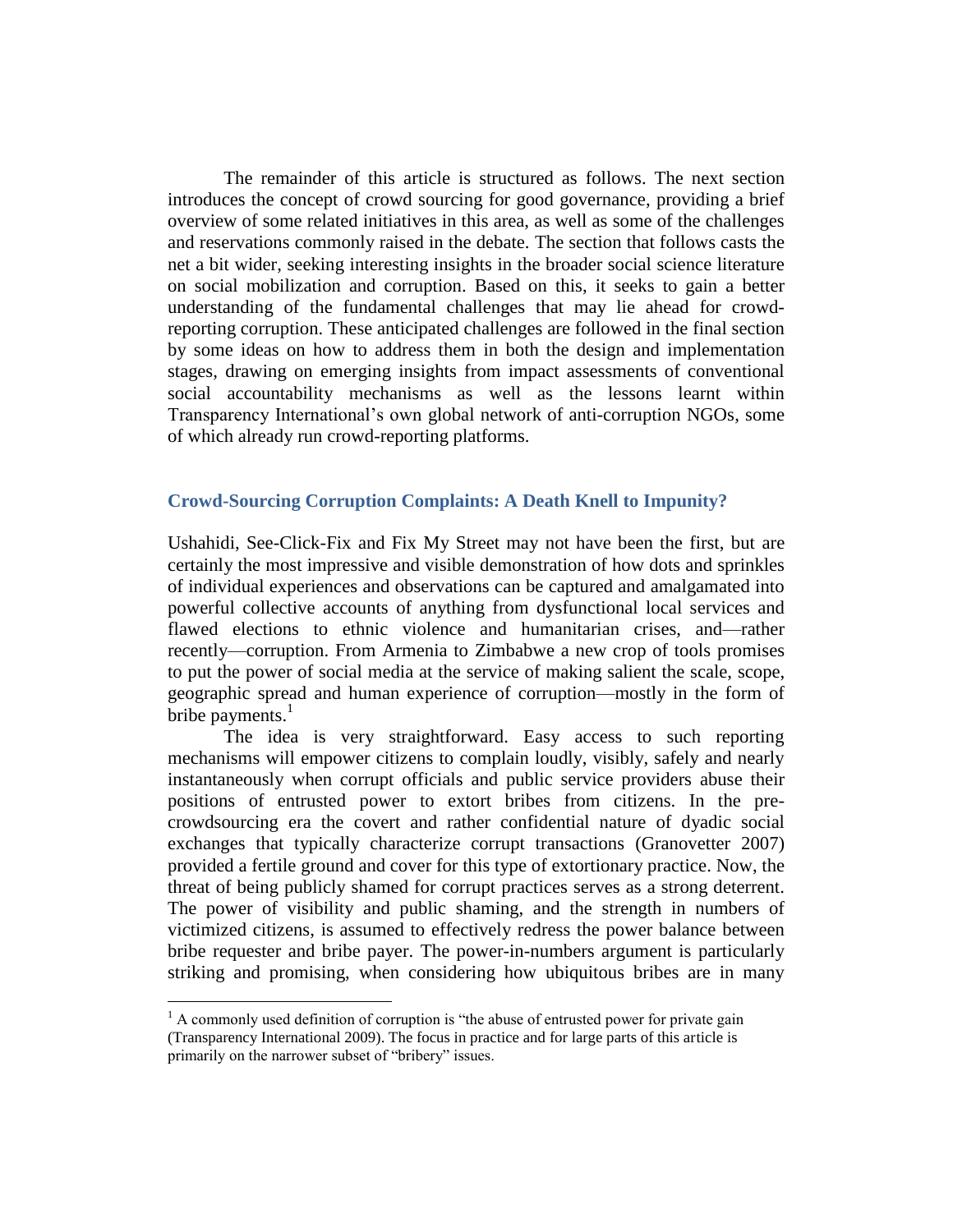countries. Surveys confirm that on average one in four citizens in contact with key public services has been asked for a bribe in any given year, a number that reaches half (or more) of the citizenry interacting with public institutions in highcorruption countries (Transparency International 2013).

In essence, crowd reporting breaks the silence around the daily occurrence of victimization and humiliation through corruption. The realization that so many fellow citizens are facing and are concerned and outraged about the very same challenges as oneself has long been identified as a tremendously empowering effect. It helps to overcome what social movement scholars such as McAdam, McCarthy et al. (1996) call the general error of attribution, the tendency to see problems not in their systemic nature, but in rather self-centered fashion as related to individual experience. And the potential to empower through making disapproval of corruption more salient also gains plausibility from the vantage point of social psychology, since it may help overcome a situation of pluralistic ignorance where a silent majority of community members disapproves of a specific practice, but where no-one takes any action in the misguided belief that the practice is actually supported or at least tolerated by the majority of one's fellow citizens (Darley, 2004; Bicchieri and Fukui 1999). With the cover of secrecy gone, a groundswell of public outrage and empowerment of potential victims makes stealthy acts of extortion all but impossible. Or so the thinking goes.

This powerful storyline has inspired or at least been closely tracked by a surge in related crowd-sourcing initiatives. Some of these provide an open reporting window for any complaints about public services. <sup>2</sup> Others are focused on particular types of corruption, such as bribes, or on particular sectors, institutions or public works projects. Some try to appeal to the general public; others directly target specific geographic or professional communities. Some fashion themselves as a complaints mechanism, other more as monitoring tools. Some are stsandalone web applications, other fuse web with mobile and/or offline reporting mechanisms.<sup>3</sup> But they all have in common that they invite the public to share experienced or witnessed problems and incidences of wrong-doing, in order

 $2^2$  For example the various SeeClickFix applications in the US (Mergel 2012; [http://gov.seeclickfix.com/customers.html\)](http://gov.seeclickfix.com/customers.html) or the FixMyStreet implementation in the UK [\(https://www.fixmystreet.com/\)](https://www.fixmystreet.com/) or variants thereof in Australia [\(http://www.fixmystreet.org.au/\)](http://www.fixmystreet.org.au/) and Georgia (http://www.chemikucha.ge/en).

<sup>&</sup>lt;sup>3</sup> For a bribe-reporting focus see for example Macedonia ( $\frac{http://www.transparency-watch.org/}{http://www.transparency-watch.org/}$ ), India [\(http://www.ipaidabribe.com/\)](http://www.ipaidabribe.com/) or as a global application Bribespot [\(http://bribespot.com/\)](http://bribespot.com/); for an initiative specialised on reporting procurement irregularities see Kosovo's My Tender [\(http://www.tenderi-im.org/\)](http://www.tenderi-im.org/), for a university corruption focussed imitative see NotInMyCountry [\(https://www.notinmycountry.org/\)](https://www.notinmycountry.org/) in Kenya and Uganda, for an initiative focussed on French bilateral aid projects in Mali see http://transparence.ambafrance-ml.org/.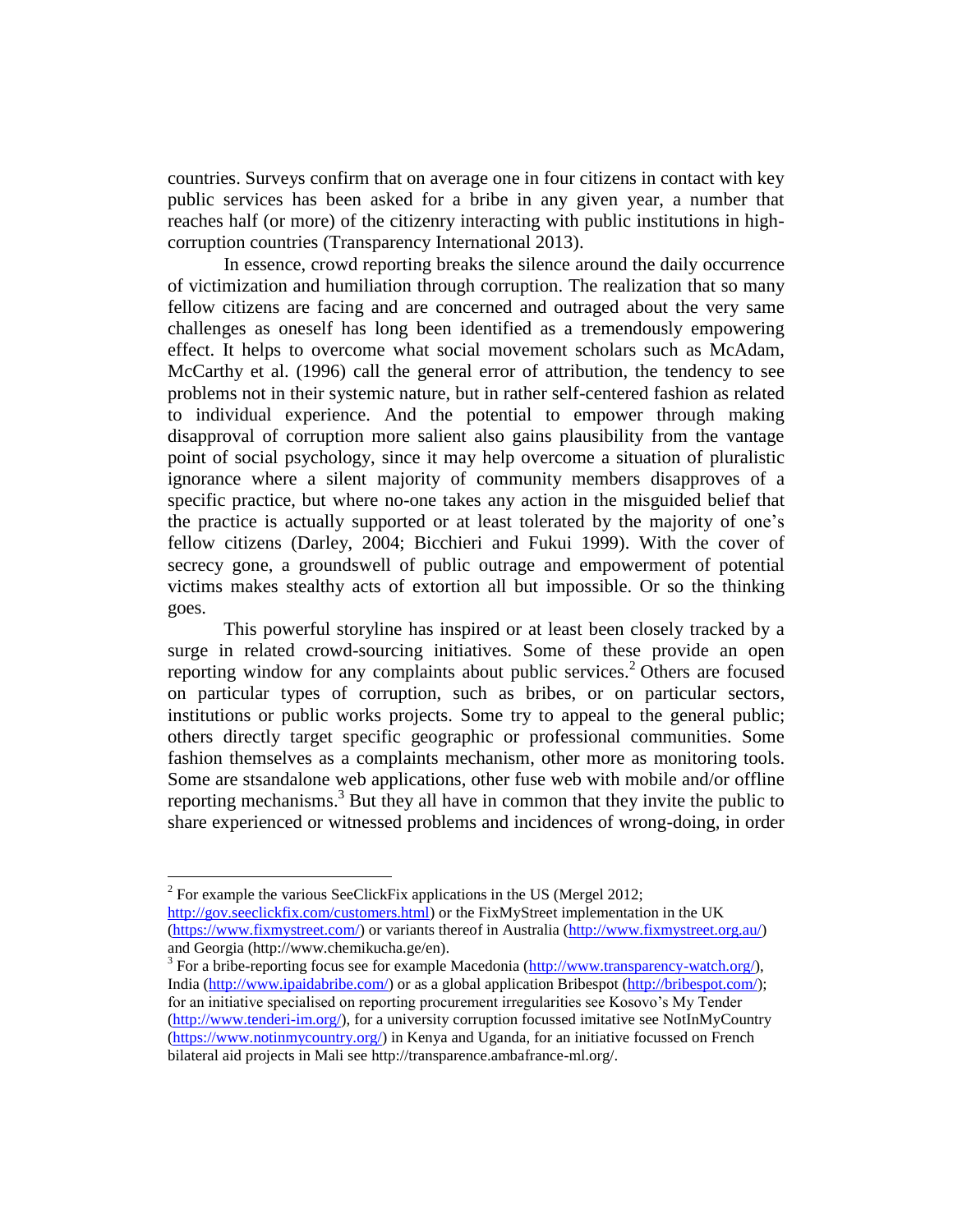to ultimately hold administrations and service providers to account for their (mis)performance.

These are exciting times for corruption fighters. Never before have the floods of bribe payments and extortions that plague people's day-to-day lives in so many countries been made so visible—unfiltered and almost in real time. And given the speed with which these new tools evolve and spread, this seems to be just the beginning. Crowd-reporting from the perspective of the anti-corruption practitioner looks like a very promising addition to the toolbox for fighting corruption, which over the last twenty years has evolved from a focus on stricter laws and law enforcement to a more systemic approach that considers the role of other stakeholders (business, auditors, investors) and that also puts high hopes on citizens themselves being much more active fighters of corrupt behavior.<sup>4</sup>

#### **Some Initial Challenges—And Progress Made in Tackling Them**

So will this "People Power 2.0" finally put an end to corruption? The opportunities are certainly huge, and only somewhat tempered by a number of concomitant challenges that have been flagged more or less from the outset. Digital divide issues are perhaps the most prominent concerns. How can we ensure that web-focused reporting platforms are not only sufficiently accessible but can also be effectively used by large segments of people around the world for whom ICT access, affordability, literacy and general civic engagement skills pose significant challenges—and who precisely as a result of this relative disempowerment might present particularly attractive targets for corrupt extortions?

Other frequently raised concerns pertain to the question of how to protect open reporting streams from noise, nuisance, malice and manipulation. A closely related discussion revolves around issues of cyber-security and risk-management: how to protect such platforms (which potentially highlight sensitive issues) and the privacy of users from hacking attacks, government censorship, potentially ruinous private legal challenges, etc. (Gigler and Young, 2014).

These three issue-clusters around inclusion, accuracy, and technical as well as legal risk-management, are already high on the agenda. They are being thought about and worked on by activists, technologists and scholars in many different ways. Online platforms are complemented by multi-modal reporting channels: walk-in, write-in, phone-in and text-in reporting lines reach beyond the digital natives, while rising mobile phone penetration and literacy levels further ameliorate inclusion issues. Accuracy and verification issues benefit from increasingly sophisticated approaches borrowed from crowd-report management

 $4$  For a brief overview of the recent history of the anti-corruption movement see Sampson (2010).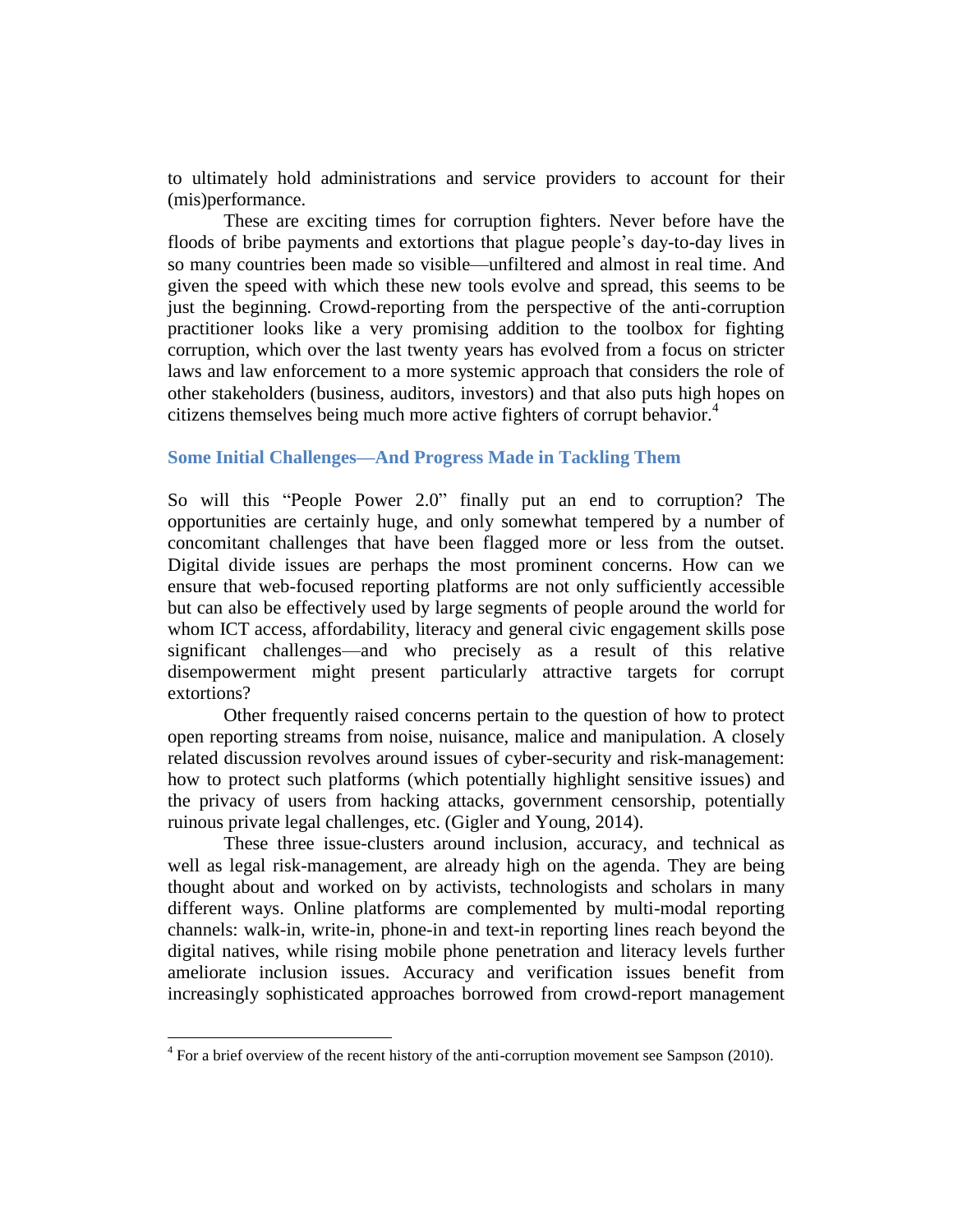in other fields, including triangulating data, curating sensitive issues, and mixing reports with expert judgment or attaching greater weight to trusted, verified power contributors.<sup>5</sup> Finally, a very active group of specialized NGOs, often supported by hacktivists and other experts, helps the operators of reporting platforms up their game in terms of cyber-security and risk-management issues. 6

None of these three primary challenges have been completely solved and they in some way represent continually moving and changing targets. However, the crowd-sourcing corruption community seems very aware of them—many people are thinking and working on solutions, and progress is being made in many areas.

#### **Taking a Broader View**

The remainder of this article focuses on a few other challenges that are somewhat different in nature and that have as yet not enjoyed the same level of attention. These are challenges that are not immediately obvious from a socio-technical or information management perspective, but that come into focus when considering crowd-sourcing corruption in the context of broader experiences of corruption reporting, and more general insights into the dynamics of collective action and social accountability initiatives.

## **Competing for Attention and Critical Mass—Approaching a Fallacy of Composition? (The Individual Bandwidth Problem)**

The first question is what this growing landscape of reporting tools actually looks like from a civic participation and mobilization perspective. The starting point looks pretty promising: close to two-thirds of people indicate that they would be willing to report corruption. This is a finding from the largest representative survey on corruption in more than 100 countries, the TI Global Corruption Barometer, which periodically surveys more than 100,000 households on their detailed experience with corruption in different sectors (Transparency International 2013; Peiffer and Alvarez, no date).

On closer inspection however, several caveats are obvious. Engaging in accountability actions might seem an entirely reasonable investment by citizens in the abstract, for example when asked in a survey. However, things become more difficult when they are not only expected to run for the school committee and sit in on the social auditing team of the waterworks, but also to help monitor the building of that new road, report on corrupt practices in the local hospital, police

<sup>&</sup>lt;sup>5</sup> See, for example, Ushahidi's Swift River Project:

http://www.ushahidi.com/blog/product/swiftriver/.

<sup>6</sup> See, for example, Tactical Tech: https://www.tacticaltech.org/.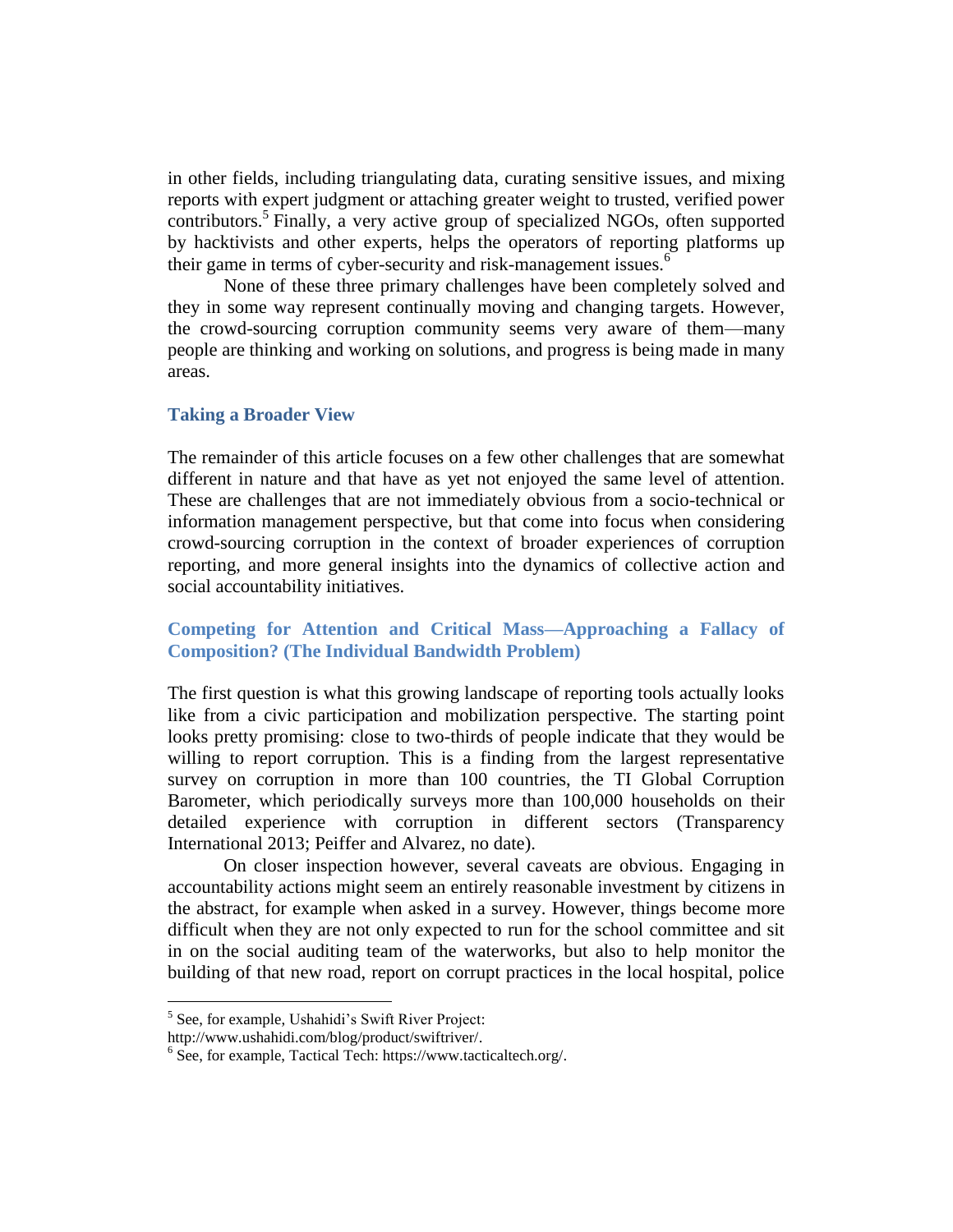and tax office, and periodically check in on the communal budget disbursement process.

Adding up all these demands on a citizen's time, expertise and commitment quickly raises concerns about how feasible and exciting it is—even for a committed policy wonk, let alone the average citizen—to turn themselves into a super-watchdog. And, even if the commitment is there, how realistic is it to fit all these activities into a busy life? The latter seems particularly tricky, given that the most impactful social accountability mechanisms seem to require rather advanced and time-consuming levels of engagement to achieve community ownership; and reaching out beyond a small group of local elites to attract marginalized community members to these initiatives is essential for inclusive impact and protection against elite capture (Olken and Pande 2013).

Put another way: assessing the potential of social accountability mechanisms may fall prey to the fallacy of composition. What might make sense for an individual case—a school, a hospital, a road project; any one of which would put big demands on people's time and altruistic spirit—looks even less achievable for the whole, when a citizen is meant to engage with not just one but several of these services and projects.<sup>7</sup> Where are we going to find all these citizens with so much time, tenacity and skill to undertake all this reporting, monitoring and tracking, from procurement processes to health services, from elections to electricity grids? This is a concern that pertains to social accountability mechanisms more generally and is increasingly being flagged in that community of practice (Institute for Development Studies, 2011).

Online crowd-reporting does not seem to offer a panacea for this problem. Already (with crowd-reporting still in its early days and more tools being developed every day) there is a growing sense that gaining critical mass in usage is perhaps the central problem, even for such low threshold applications. After the initial media buzz and spike in activities that typically accompanies the launch of a new platform, sustaining longer-term uptake is a serious issue. Many crowdreporting platforms have seen reporting streams slow to a mere trickle (e.g. I Paid A Bribe, Pakistan: [http://www.ipaidbribe.pk/\)](http://www.ipaidbribe.pk/), some have gone largely dormant or folded altogether (e.g. Corruptiontracker.org; Monitor de Corrupción, Colombia: [http://monitordecorrupcion.org/\)](http://monitordecorrupcion.org/). A mapping exercise by Ushahidi and Transparency International, for example, shows a large number of low-volume and dormant anti-corruption reporting platforms, <sup>8</sup> while a broader stock-take of

<sup>7</sup> Mayer 2003 provides a good introduction to the fallacy of composition and some examples from trade policy. It is worthwhile noting that all rigorous assessments of social accountability mechanisms that the author is aware of (such as the large set summarised in Olken and Pande 2013) only assess individual projects and do not even begin to take into account a broader spectrum of engagement demands that might arise in a specific setting.

<sup>&</sup>lt;sup>8</sup><http://blog.transparency.org/2013/05/02/ushahidi-an-introduction-to-anti-corruption-mapping/>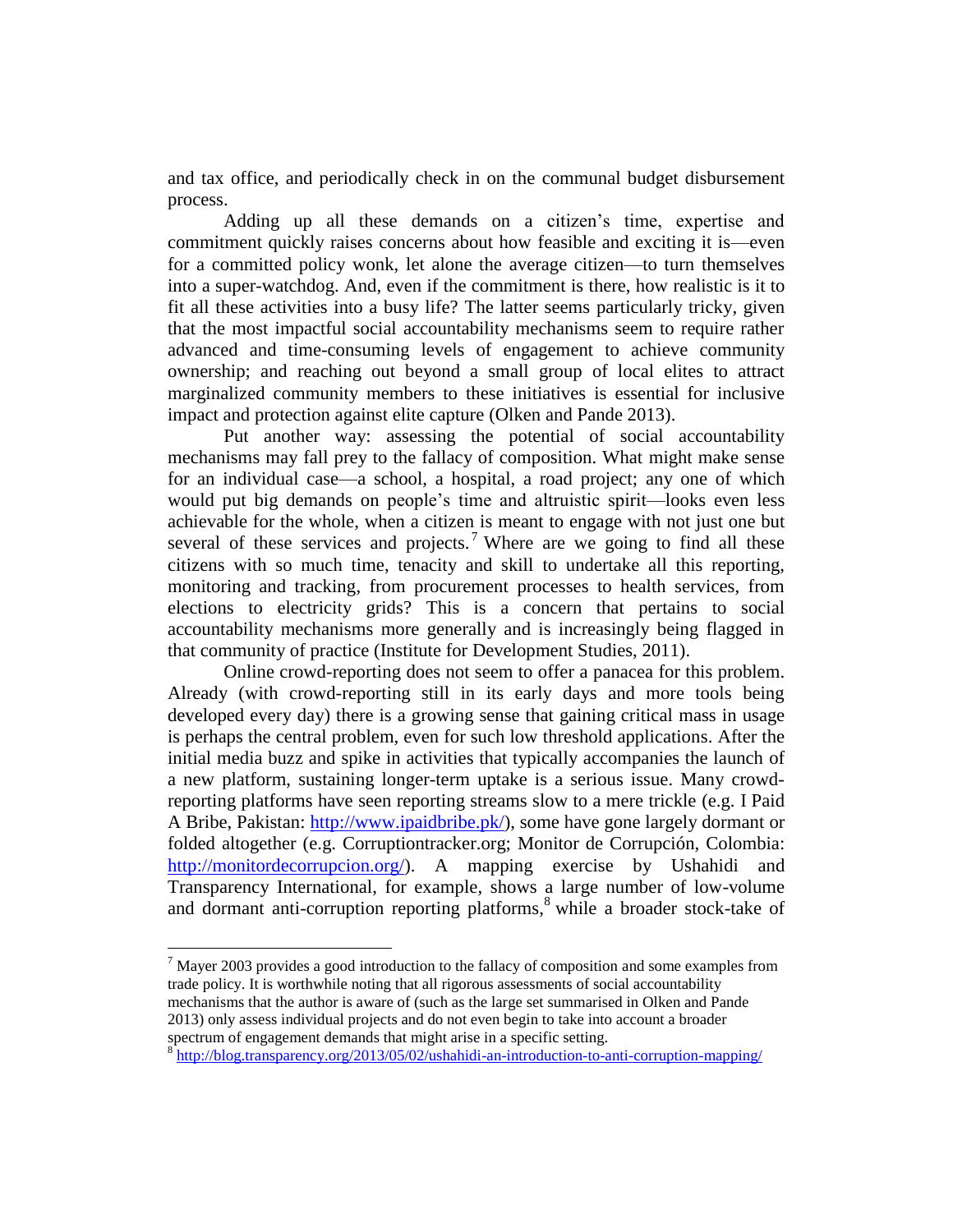crowdsourcing initiatives in the corruption area finds a distinctive long-tail distribution with a small number of very popular initiatives accounting for the large bulk of reports, and 90 percent of more than 12,000 scanned crowd-maps boasting less than 10 reports, and almost two-thirds no activity beyond the initial installation (Crowdglobe 2012).

This poor uptake is even more problematic when considering that these are some of the least-effort crowd-sourcing exercises. They do not require any particular specialized expertise or a trip to a specific building site to check up on progress. All they do is invite citizens to comment on the annoyances they face in their daily lives as city dwellers or voters. To be fair, however, many of these initiatives are in their infancy: once technical teething problems are ironed out, outreach is stepped up, and citizens grow more comfortable with these systems, numbers may surge. At the same time it must also be conceded that the headline buzz and air of viral success that surrounds these initiatives in the media is far from reflected in the current usage numbers.

## **Reporting Corruption—More Delicate and Difficult Than We Think? The Threshold Problem**

Talk of a long-tail—that is, some highly visible star performers and a long tail of crowd-reporting initiatives with rather negligible usage numbers—might underestimate the challenge of sustaining high usage rates for the best initiatives. Even popular and established crowd-reporting platforms tend to experience large swings and a rather significant drop-off in use after an initial surge in popularity and high growth (Ramanna 2012, exhibit 1). And perhaps what might technically look like low-threshold engagement (or more polemically, slacktivism; Morozov 2011) may still constitute for most contributors quite a big deal for several reasons. First, it is worth remembering that people are asked to report something that is in most cases illegal and that possibly implicates them in a criminal offence. Even the (fragile) promise of anonymity and ease of reporting might not completely offset this understandable reluctance to report something that is morally and legally objectionable. A closer look at the aforementioned Global Corruption Barometer confirms this general reluctance: while close to 70 percent of respondents indicate that they would hypothetically be willing to report corruption, respondents that have actually experienced (i.e. participated in) bribery are significantly less likely to express a willingness to report (Peiffer and Alvarez, no date). Translated into crowd-reporting environments this would suggest the emergence of a rather skewed account: the ones that experience corruption the most might actually be the ones who are least likely to participate and post reports.

Second, even if people are willing to report, they might still want to opt for reporting channels other than online platforms, or they might not know where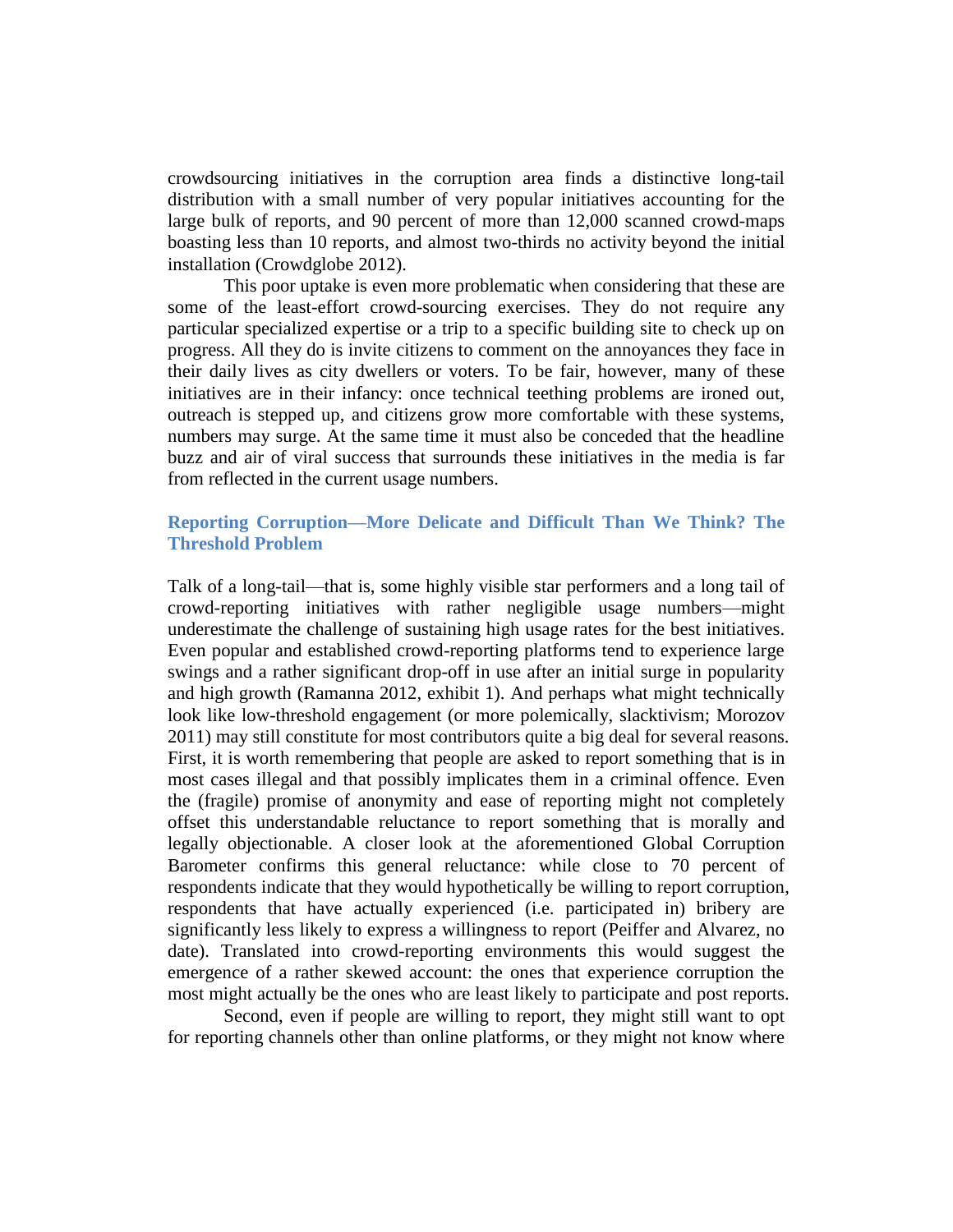to report and/or have no way to assess at short notice which of the growing list of similar online reporting initiatives would be the best and most trusted for what is a very sensitive use. A proliferation of available reporting platforms and other reporting mechanisms such as whistle-blower hotlines might on the one hand mean more overall visibility for and choice in corruption reporting. On the other hand, the fragmentation and bewildering diversity of mechanisms without a clear and trusted front-runner can also make things more confusing, and increase search and selection costs and therefore thresholds for use.

But even when the choices are limited and clear, NGO-run crowdreporting platforms might not fare that well. Again, the Global Corruption Barometer provides some interesting insights for novel crowd-reporting initiatives. Reporting to an independent organization is unfortunately the least preferred choice of respondents, selected by around 11 percent. The large majority of surveyed citizens would prefer reporting to a governmental anti-corruption hotline, while a sizeable portion of respondents could imagine reporting to the media or even directly to the institution involved (author's own analysis; Transparency International 2013). Such sentiments do not bode well for the prospects of independently run crowd-reporting initiatives. This picture is to a large extent consistent with findings from focus group research. In Uganda, for example, Hellstroem (2013) examined the reluctance of students to use a corruption crowdreporting platform dedicated to corruption issues at universities. He found that an online platform was not the best fit, and that students seemed to prefer other modes of communication to complain and take a stance against incidences of corruption that they experienced. What's more, establishing a foothold for crowdreporting corruption has also been found to be extremely difficult in contexts where civil society groups are neither particularly strong nor professional. A study about related initiatives in China—with its fragmented landscape of crowdreporting platforms, often just run by individuals—shows how public trust in NGO-led reporting platforms is not only difficult to establish but also often undermined by opportunistic behavior: for example when operators abuse their gatekeeping position to blackmail accused officials into paying to have complaints removed or blocked (Ang, 2013).

## **The Ambivalence of Success—Succumbing to the Gravity of Norms and Collective Reasoning?**

Let's assume that all these problems are solved and an online reporting platform gains community traction. It sees its usage numbers grow to a steady stream of reports that attract attention from the media and the broader public. As a result this buzz encourages more people to use the platform, ushering in a virtuous circle of visibility and use and leading to a sizeable flow of corruption reports that are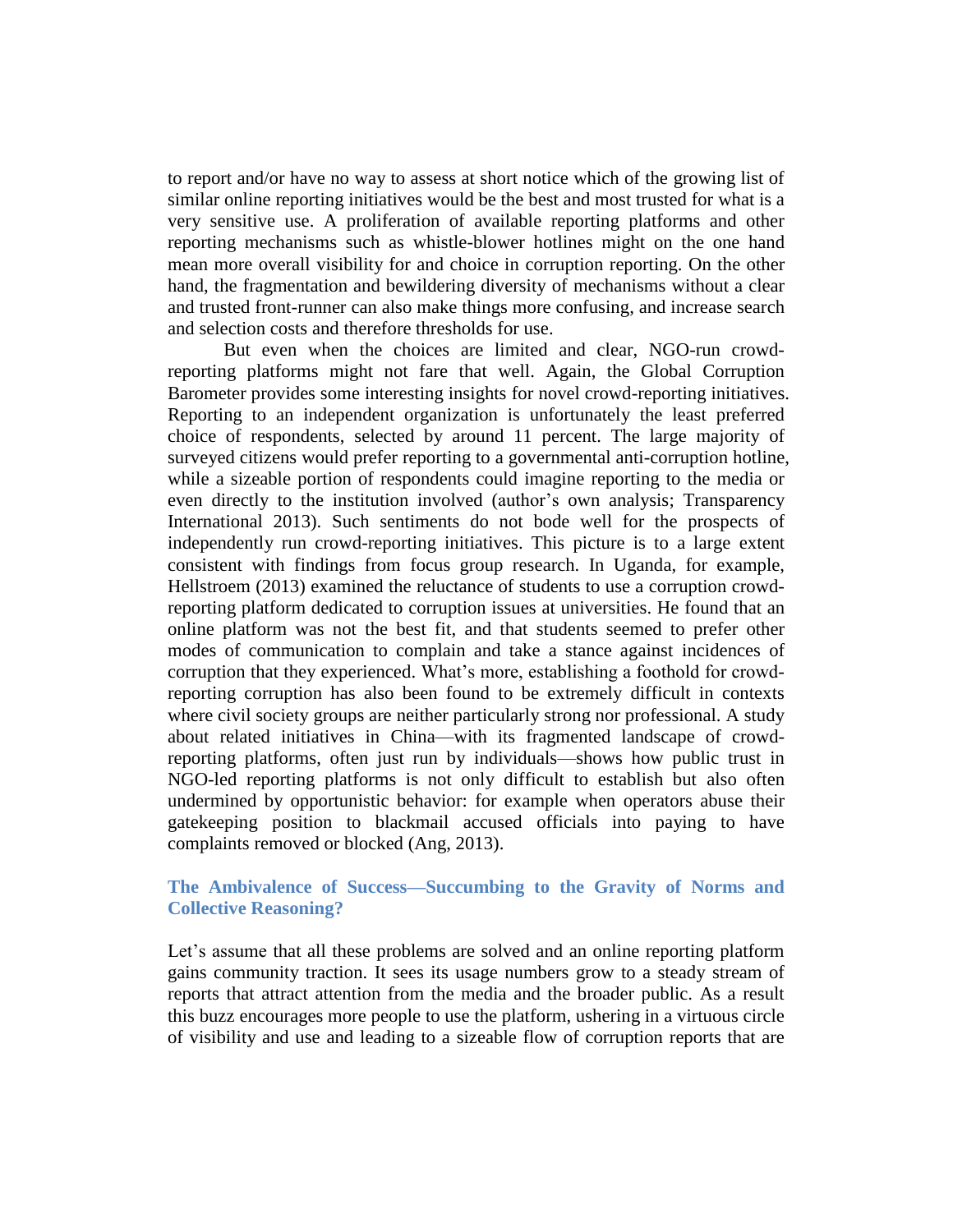brought to public attention. Yet, even if (or precisely *when*) a trickle of reports grows into a tidal wave, the actual impact of such a successful platform might still be less desirable than that we might wish for.

This might seem like a very strange concern: isn't this collective experience—the discovery that one is not alone with one's grievances—the most empowering and motivating aspect of crowd-sourcing corruption information, as mentioned earlier (McAdam, McCarthy et al. 1996)? The very same dynamics might, however, actually take a different turn as suggested by other strands of research, particularly on the logic of corruption and collective action. Making instances of bribe payment more visible (together with a sense of its full scale and scope) may indeed be not all together desirable, for at least four reasons:

1. It makes the price for bribe payments more transparent and easier to figure out, and thus corrupt transactions more efficient and easier to carry out.

2. It highlights the collective action nature of the situation and—along the lines of the Prisoner's Dilemma—may actually increase incentives to fall in line by greasing the palms of public officials.

3. It adversely alters the calculus of likely risks and sanctions, as well as the prospects of successful resistance, making bribery appear less risky and action against it less likely to succeed.

4. It influences what is regarded as common practice and normal behavior and could potentially reduce not only direct material incentives, but also moral inhibitions to engage in corrupt activities.

More detail on these four potentially very problematic dynamics follows below.

## Getting the Price Right for Corruption

Economist have long argued that transactions involving bribes, analogous to transactions in formal markets, can be made more efficient by helping match buyers and sellers more effectively, when transaction costs are low and pricesetting is transparent. In plain language: if I know the 'price'—the amount to pay in order to illicitly obtain a specific benefit—I will find it easier to engage in such a corrupt transaction. This is not just a theoretical premise as prominently conceptualized by Husted (1994) or Della Porta and Vanucci (1999), but is borne out in practice. Empirical investigations confirm that price setting for bribes by corrupt officials follows price-setting behavior in regular markets (Olken and Barron, 2009). Corroboration also comes from anthropological studies that find that swapping stories about corruption in communities in India, for example, serves at least partly to compare notes on the amount of bribes paid and to discover the actual market rate for corruption (Torsello 2011).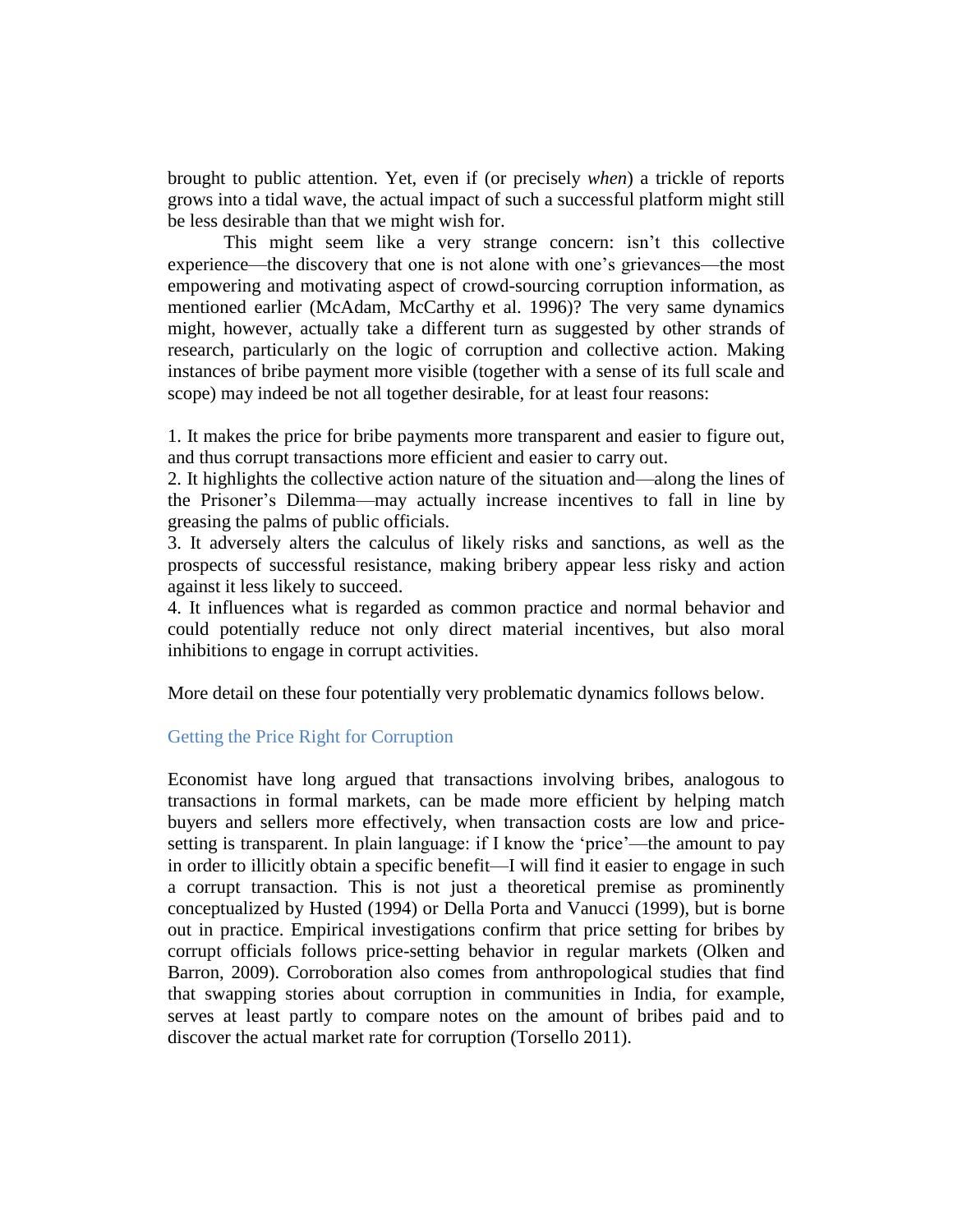It is against this backdrop that detailed information about corrupt transactions, and the going rates of bribes in specific areas and situations, can be rather problematic. This is particularly the case when crowd-sourcers set themselves the aim of discovering and comparing the price of bribes across different cities in a country, as for example I Paid A Bribe is trying to do in India. The laudable ambition of raising awareness about and putting pressure on the most corrupt can thereby turn into a price discovery mechanism that could easily fuel more bribe paying and taking.

### Keeping Up With the Corrupt Joneses

Certain corruption situations are best understood as collective action problems: I am paying a bribe because everyone else around me does as well. Should I refuse, I am the fool who is losing out. Again, this is by no means just a theoretical concern. Consider paying bribes for jumping the queue in some office or greasing palms when participating as a business in a tender process. If no-one bribes it makes it easier for you to stick to the rules. If everyone around you bribes and seems to be able to get away with it you will be a lot harder pressed to act honestly. The incentive to fall in line in a corrupt context is strong for services or goods that are scarce and competed over. But the pressures to conform are even stronger when it comes to what economists call positional goods (Hirsch 1977, Frank, 1985), i.e. things whose very value depends on others not getting them or getting them later, thus setting up a race for the coveted good or service.

Consider education in a meritocratic context (Adnett and Davies, 2002): only students who score in the top one percent of their class will qualify for some scholarship or secure entry to a specific elite college or workplace. Now, once I realize, for example via a clear trend on a corruption reporting platform, that many other parents are "forced" into paying bribes to secure extra tuition or to directly pay for better, manipulated grades for their children, I will be under a lot of pressure to at least keep up with or even outcompete the Joneses, in order to not disadvantage my children.

#### Altering the Risks and Rewards Expectation Matrix

However, even when bribes help gain access to benefits that are neither positional nor competed over, a sense of widespread corruption can further incentivize individual corrupt behavior. The reason is related to a more favorable assessment of the risks of being discovered and punished. Perceived high levels of bribe paying communicate that large numbers of complicit, corruptible officials are out there. This in turn lowers the bribe-payer's risk of encountering an official who acts with integrity and denounces them; a phenomenon that scholars of corruption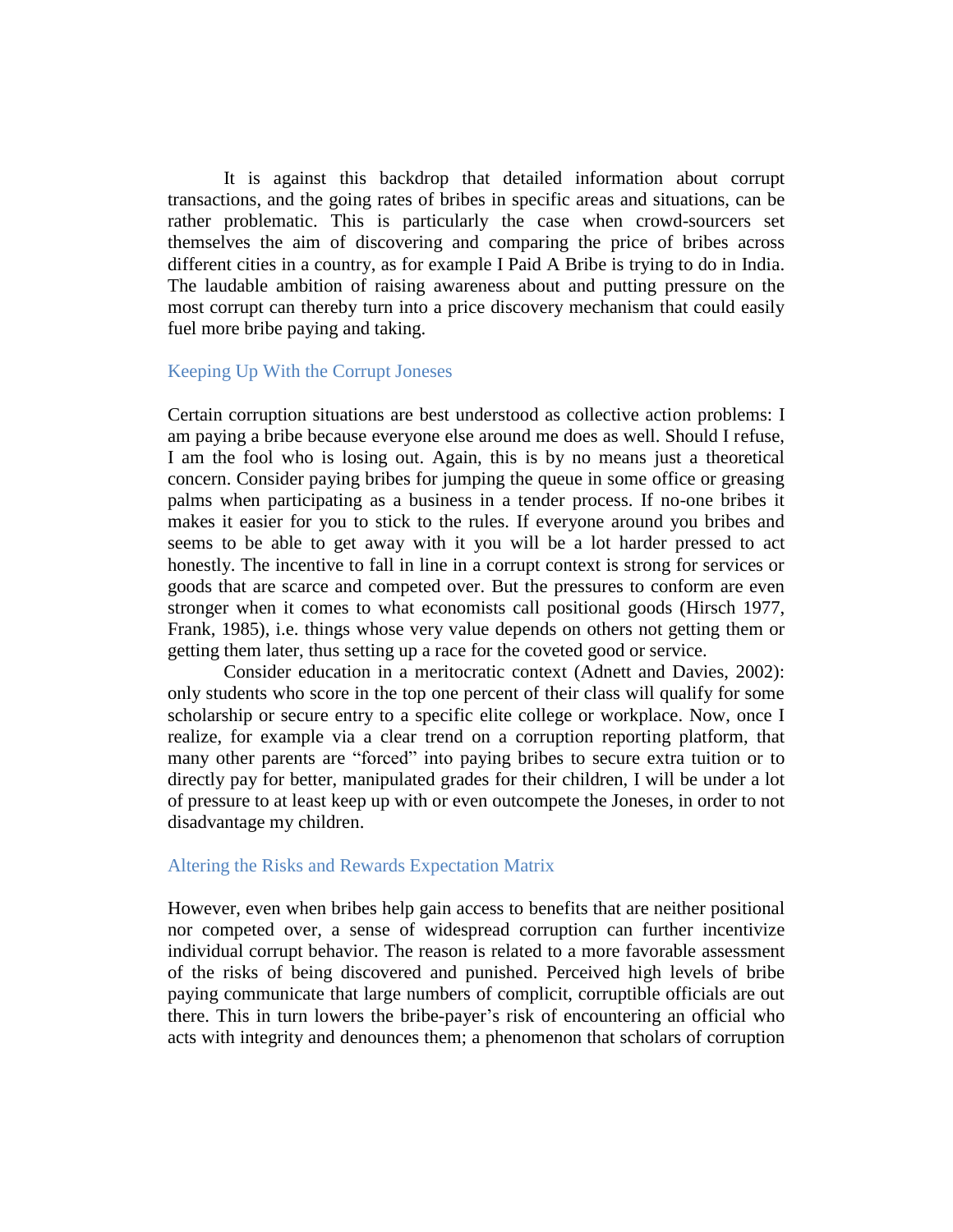in economics call the frequency-dependent equilibrium property of corruption (Mishra 2006; Andvig and Moene 1990; Rothstein 2011).

This type of corrupt behavior is further encouraged and locked-in when large volumes of bribe reports seem to have no obvious follow-up or consequences, conveying a strong message that the most likely outcome for the bribe payer is impunity. This also engenders a sense of despair and frustration that trying to do something about the problem is doomed to fail anyway, thus setting up another collective action dilemma: if I know that others are also exposed to the same rather paralyzing message that impunity is the norm, I do not expect anyone else to take action either, and will thus not be the first to stick my neck out.

To summarize, a sense that bribe paying is pervasive and lacking in much negative consequence to the bribe-payer or taker can fuel three types of adverse collective action logics: it prods the individual to engage in corruption in order to not fall behind; makes such behavior seem less risky, since the chance of encountering an honest counterpart and being reported seems limited; and it discourages collective anti-corruption action by creating a perception that no-one else is likely to do so either, since critical mass and success look very unlikely. Such a perception of widespread impunity for ubiquitous corruption can potentially be reinforced or even generated when thousands of bribe reports are all of a sudden out in the open on a highly visible platform.

### The Normative Power of Common Practice

Many different research streams in social and political psychology, social movement studies, and marketing, provide compelling evidence of how descriptive social norms—those things that are perceived as common practice exert a gravitational pull on human action that can weaken moral reservations and reconfigure rationalization of individual decisions.

Specific transmission mechanisms vary and are encapsulated in concepts like ethical fading, moral contagion, broken windows theory, moral licensing, etc. that are summarized by Moore (2009) for organizational corruption dynamics. But the implications are the same: making what is regarded as common practice salient provides a powerful (often unconscious) inducement at the individual and collective level to converge to the norm. When told or shown that their peers do the same or more of the same, people re-use more hotel towels, give more to street musicians, and conserve more energy. But likewise, when the norm (inadvertently) communicated is a negative one, and an admonishment to adopt a specific good practice comes with information that others are also currently failing to live up to that standard, individuals are often induced to fall in line and dodge more taxes, take more protected items from national parks (such as twigs from petrified forests), save less energy, and engage more in bribery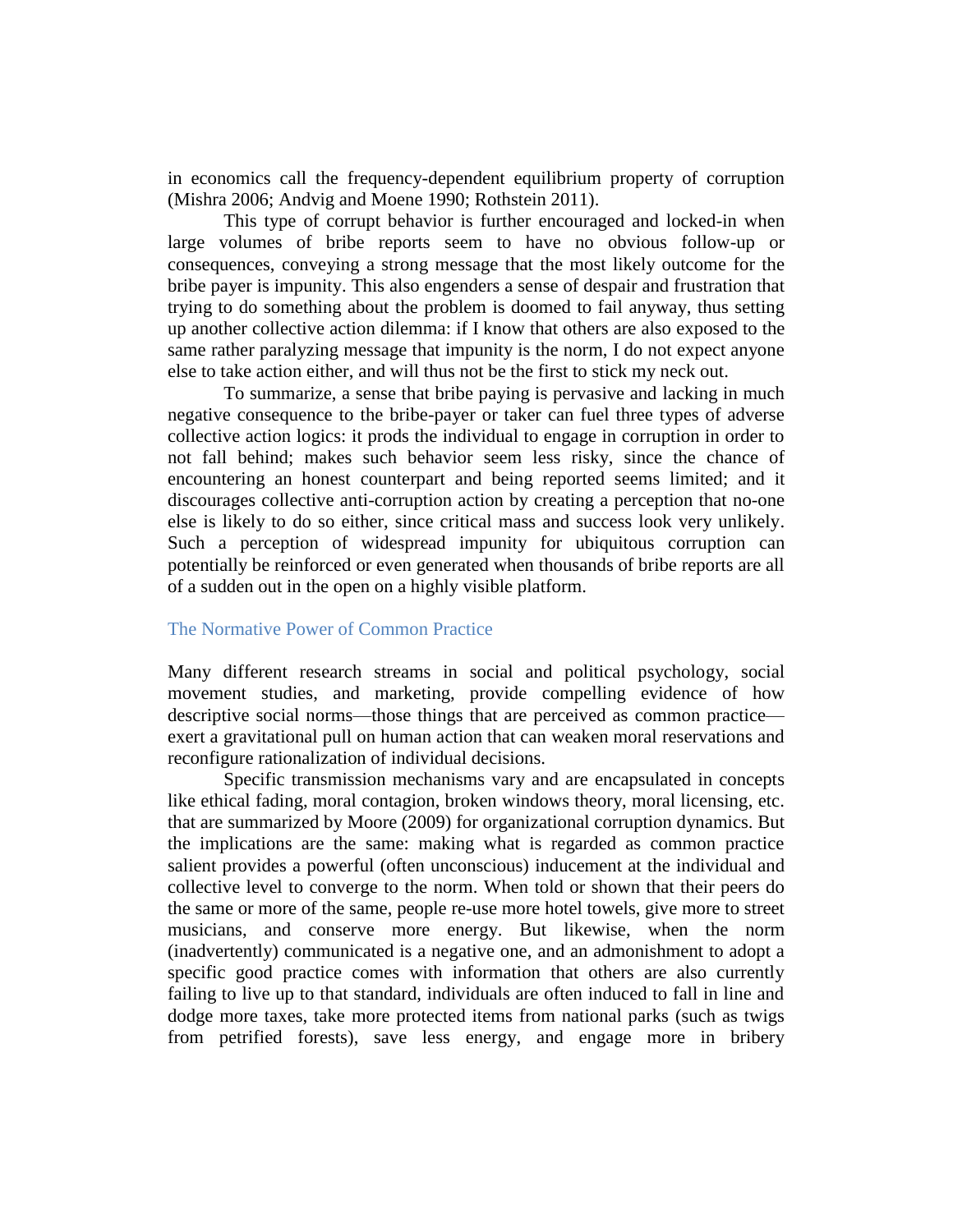(Griskevicious, Cialdini and Goldstein 2008; Cialdini, 2003; Frey and Meier 2004; for an overview and experiment related to Internet platforms see Margetts, John, Escher et al. 2011). So with regards to popular online reporting tools one could plausibly argue that making corruption payments salient online can create an impression—whether or not this is correct—that it's a common practice; with a self-fulfilling tinge.

### **Where To Go From Here? Some Promising Avenues**

There is no reason to despair, even if concerns about low and decreasing usage rates, the downsides of salient corruption, and the risk of growing frustrations, if reported incidences do not get acted on are real and significant. A better understanding of the dynamics at play also opens opportunities for creative policy and advocacy interventions that help tackle and overcome these shortcoming, and that tip the balance towards the upside potential of crowd-sourcing. Here follow some ideas for where this could be going, and what is already being tried out at the cutting-edge of crowd-reporting corruption.

### **Design for Empowerment, Not Corruption Encouragement**

When does the mobilization and empowerment effect of crowd reporting outweigh the countervailing dynamics of price transparency, collective action dilemmas, and negative norm salience? What can be done to tip the balance even further towards taking action against corruption? These questions give rise to an interesting experimental and research agenda around crowd-sourcing corruption. A plausible premise to explore could be to look at the degree of perceived victimization and agency that characterizes a specific bribe context. Where the corrupt transaction contains elements of threat and extortion (a teacher threatening to fail a child), and where coordination costs for victims are very high, the downside risks of entrenching corrupt payments may be relatively stronger.

At the same time the positive mobilization effect may be stronger in settings where speaking out against and denouncing corruption is considered something of a taboo and/or has been actively repressed. The empowering effect of finding one's voice, sending a strong message to public officials that impunity cannot be taken for granted, and particularly the social discovery that others are equally frustrated and bold enough to speak out, might in such a setting outweigh the risk of resignation associated with exposing the ubiquity and deeply entrenched nature of the practice.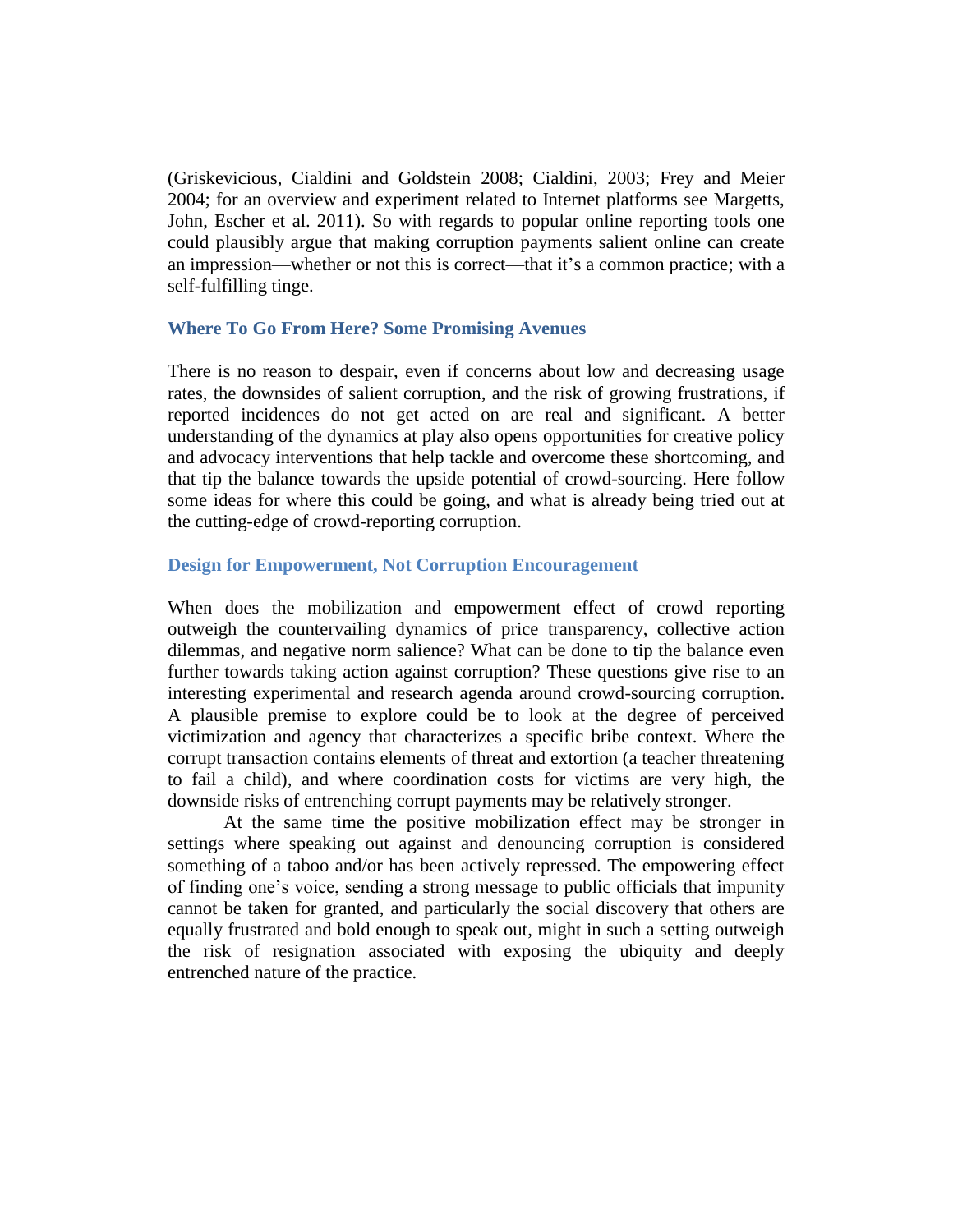A number of strategies could help and are increasingly being deployed by some of the leading crowd-reporting platforms. They include:<sup>9</sup>

Highlighting action options on what to do to help tackle corruption

 Profiling success stories on how reporting had a specific impact, how people effectively resisted corruption, or made a difference in fighting it

 Moving beyond negative reporting and adding a more symmetric positive rating system to showcase also the prevalence of integrity.<sup>10</sup>

As a Transparency International chapter operating a crowd-reporting platform in an Eastern European country put it: "*Advertising the follow-up—what did we do with the reported issues—was crucial and we could have done more to promote this issue. This would encourage the same reporters of corruption or others to report more on this issue"* (TI, 2014).

A particularly promising strategy can also be to develop the platform from a simple reporting mechanism into an accountability and citizen–government conversation tool that encourages public officials to provide feedback on complaints, and highlight remedial action that has been taken and cases that have been resolved, etc. Fix My Street in the UK and See Click Fix in the US are applications that put a strong emphasis on this type of two-way communication facility. It is after all a prerequisite for translating reports into impact that the stakeholders that can make a difference start paying attention, which in turn will make reporting more attractive and useful.

Evidence shows that engaging in this type of conversation should be a compelling proposition for well-meaning governments, since it can help them showcase efforts and achievements that often go unnoticed. In the words of Mettler (2011) it would help make visible the "submerged state"—government services and achievements that when brought to the attention of the public can significantly boost trust in and recognition of public service performance. Buell and Norton (2013) for example document this effect of what they call *operational transparency* in an online experiment that exposes viewers to information about potholes filled and other public works performance achievements, which results in significantly higher levels of trust in and appreciation of government. Good

 $9$  I Paid A Bribe, for example, one of the most innovative and popular platforms for corruption reporting offers a range of action and impact-oriented features to complement the bribe reports on display. These features include: two positive reporting channels (I did not pay a bribe; I met an honest officer); practical how-to cheat sheets that explain specific administrative procedures and how to navigate them; a Champions of Change section that highlights remedial and reform actions; and a helpline to advise people with corruption issues.

 $10$  Aybolit, a crowd-reporting initiative in the Ukraine, for example, invites positive reporting on professionals in the health sector that acted with integrity.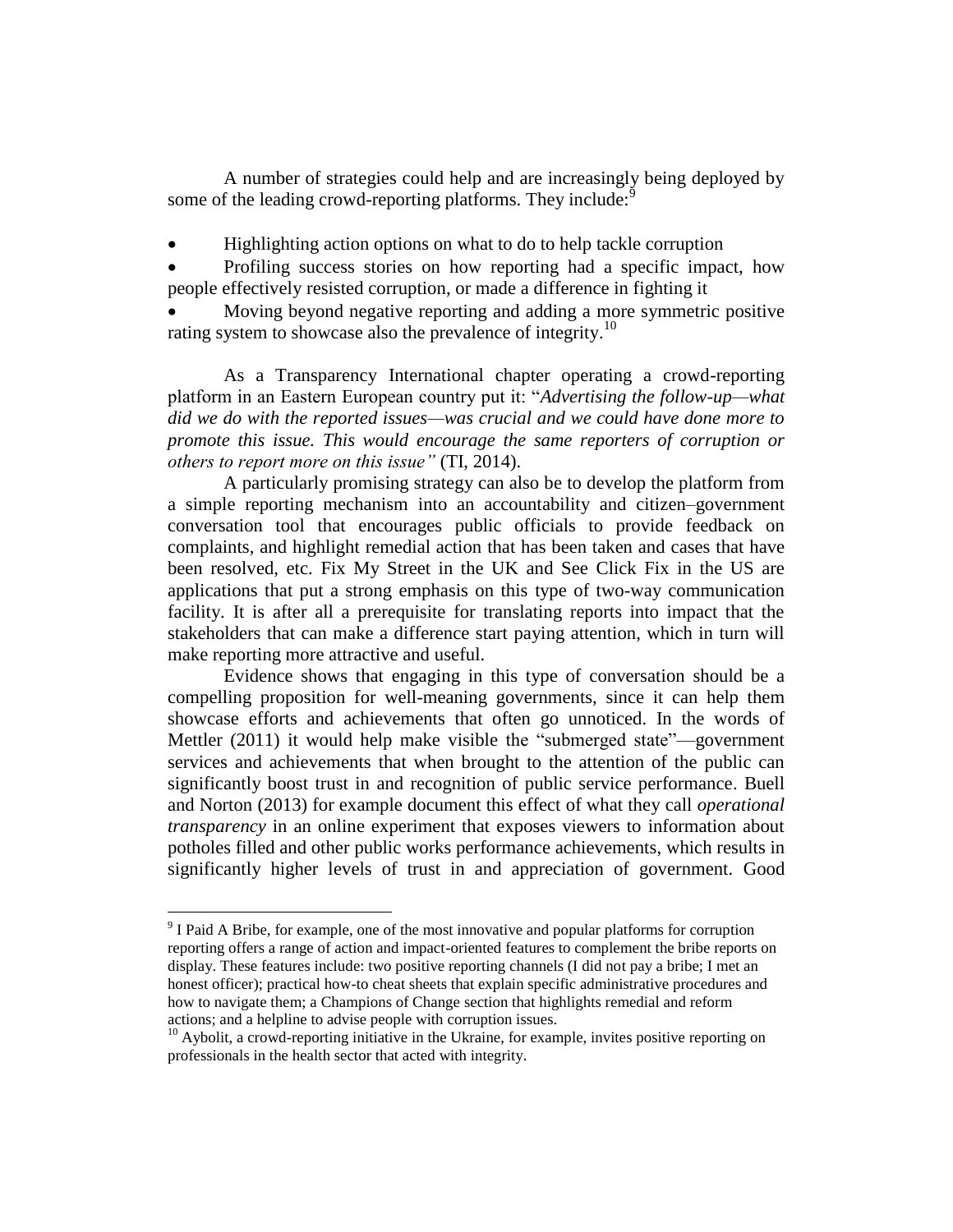design can help to encourage these uses. It can make feedback and interactivity easy and provide functionalities to compile report cards that summarize completion rates, turnaround times, etc. and that can also be used to spur some positive competition between different local authorities.

Several other strategies can be envisioned to encourage civil servants to pay attention, and make the active engagement with crowd-reporting platforms part of their work routines. An analogy from the reporting of potholes helps to illustrate this point. The city of New York can only be held liable for damage resulting from potholes if such deficiencies had already been brought to its attention. Pre-Internet this prompted some entrepreneurial lawyers to actually pay people to map and report potholes so that the city could be sued more easily when damage occurred. In the age of online crowd reporting this might now be much easier. One option for NGOs could be to push city governments or public service providers to write into their rule-books that reports on corruption as disclosed on a top independent reporting site should be regarded as "brought to the attention of the respective authorities" and thus should trigger specific follow-up duties or specific liability in the case of ignorance. In the context of less cooperative authorities another option could be to seek a court ruling through strategic litigation that establishes that complaints published on a highly visible website count as brought to the attention of officials.

All these strategies that embed the actual stream of corruption reports into a broader information platform that guides towards action options, showcases real impact, flags positive examples, and stimulates responsive follow-up can help tip the overall impact of the crowd-reporting platform from entrenching a paralyzing sense of corruption as an inevitable evil to a mobilizing message of change as achievable and actual. Such platforms can then plausibly be expected to trigger a virtuous cycle of attracting more reports and more anti-corruption action, very much in line with how a social mobilization expert describes one of the key drivers of movement success: "Hopeful anticipation of an impact is perhaps the greatest spur to action" (Jasper, 2011 paraphrasing Gupta 2009).

## **Partner and Bundle—The Options and Tactics Are Many**

Stand-alone corruption-centric reporting platforms run by a specialized anticorruption NGO might have a special niche to fill, such as Transparency International's Advocacy and Legal Advice Centers that help people with corruption-related grievances make their way through the institutions to seek redress on a case-by-case basis. Yet, when considering the standard approach of a stand-alone crowd-reporting platform, it might be more suitable to move away from a rather insular model and instead to bring in partners with complementary skills and expertise and perhaps even more importantly, deep roots in and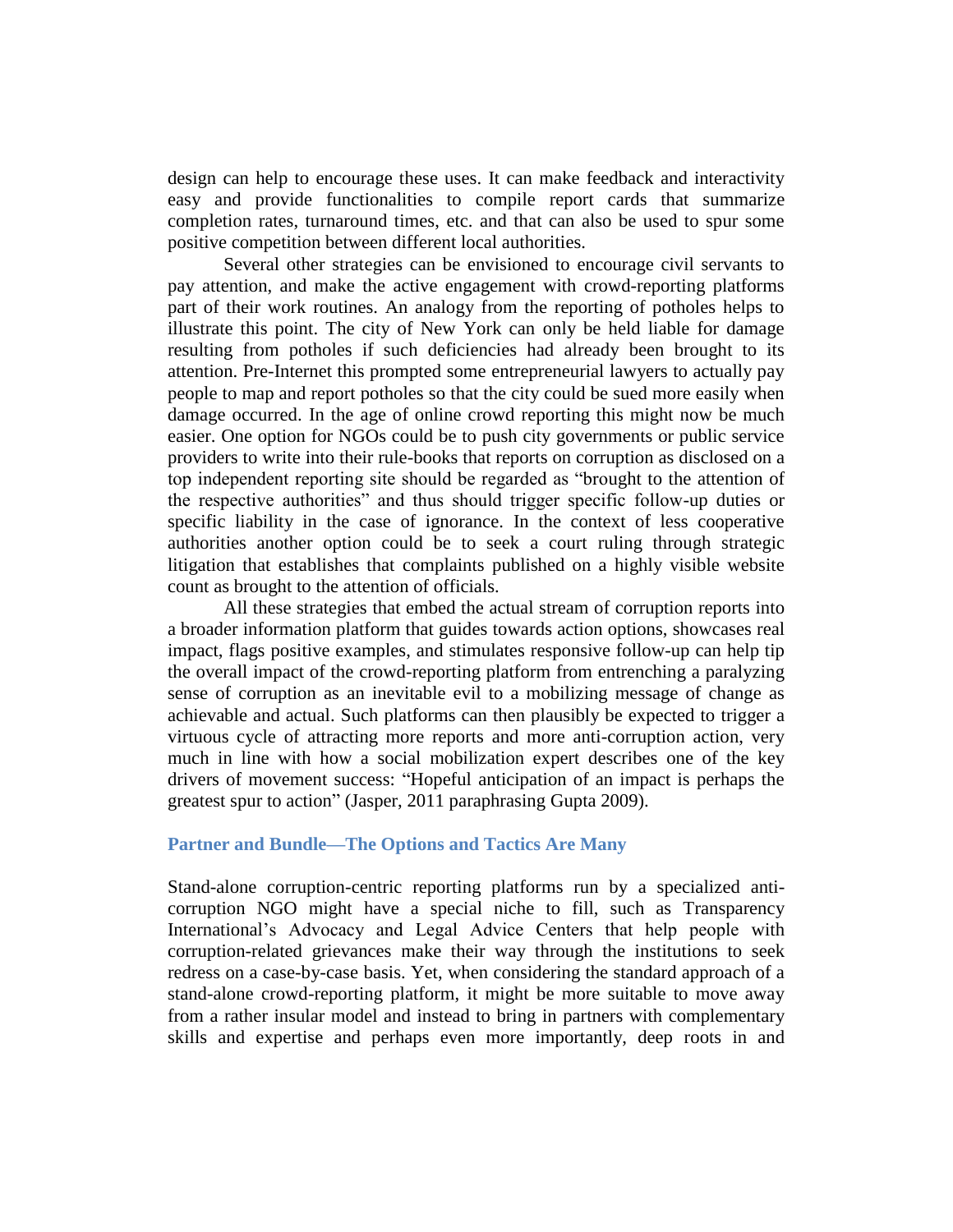capabilities for reaching out to particular professional, geographic or socioeconomical communities.

"Working with local partners works best" is one of the main messages from a first crop of comprehensive reviews of conventional social accountability initiatives that seek to engage citizens in reporting and monitoring functions (IDS 2011). And the importance of building alliances and partnerships that have local or tailored-audience traction is also a central insight from a first batch of stocktakes and more comprehensive reviews of tech-based civic action tools (Avila, Feigenblatt et al. 2010; Fung, Russon et al. 2010; Knight Foundation 2014).

There are many civic and public collaboration opportunities that can be explored for crowd-reporting corruption. One option is to team up with and build a distinctive corruption-reporting component into established civic helplines or hotlines that already dispense legal aid, offer consumer protection advice, help in the case of witnessed or experienced crimes, provide leads for investigative journalists, etc. The actual division of labor could vary depending on organizational context and particular skillsets. In some cases the focus could be on jointly operating and co-branding platforms with other NGOs, news outlets, consumer associations, etc. Teaming up with media outlets, for example, also offers vital benefits of free advertising and cross-media promotion, which is deemed essential for attracting a critical mass of corruption reports (TI 2014). In other contexts it might be more appropriate to agree on a different division of labor, with the anti-corruption partner focusing upstream on building anticorruption capacity for other helpline providers; so that they can handle and actively solicit corruption complaints or agree on a referral system where corruption-related complaints are passed on for further follow-up to the anticorruption partner without however co-branding or rebranding the established complaints platform.

In yet another context an established anti-corruption hotline could be the anchor initiative that brings on board other civic partners as more professionalized monitors of specific projects. Systematic monitoring of big infrastructure projects or the building of new schools and health centers could be undertaken via collaboration with investigative journalists or an NGO that engages with pro-bono engineers, in order to train and deploy expert monitors who can visit project sites and file their assessments as base content for the crowd-reporting site.

New reporting partnerships are not confined to NGO and media allies however, but could also involve cooperation with local governments or segments of the public sector beyond the dialogue and feedback approach mentioned earlier. For example, one could explore how to work with interested governments to make the sprawling use of government-run citizen information and reporting hotlines, such as the famous 311 systems in the US, more effective for corruption reporting. This could include NGO-led efforts to assess, monitor, periodically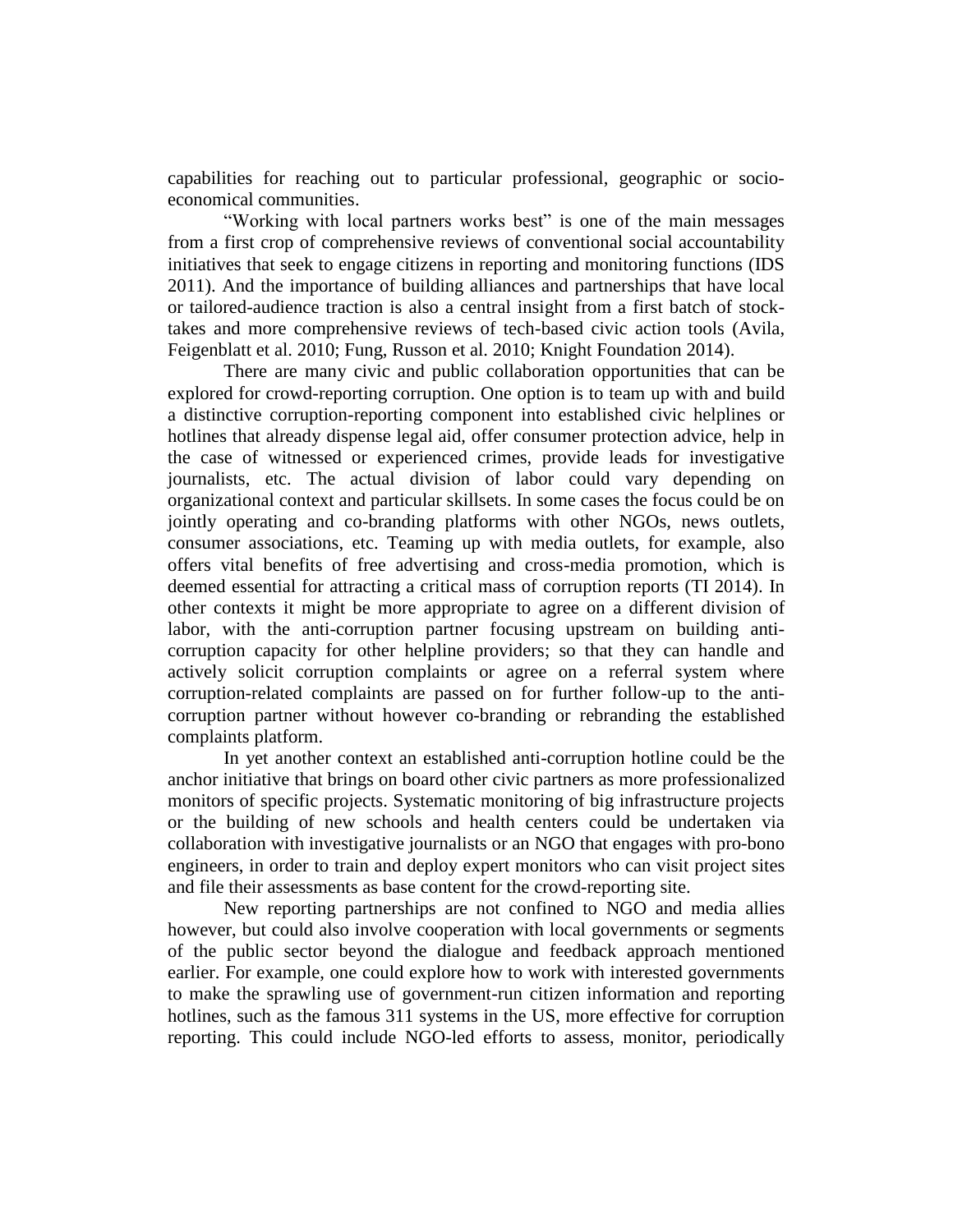probe and compare the institutional integrity, organizational effectiveness and performance of public reporting hotlines, all with the view of enhancing public trust in the usefulness of reporting and incentivizing better helplines. Another collaborative approach would be to open existing 311 reporting streams to further filtering, visualization, syndication and analysis by civil society and anticorruption groups. The city of Rio de Janeiro, for example, already provides an open API for its citizen reporting that provides great opportunities to re-use the data in close to real-time, but which has so far not been used much by civil society (Matheus 2014).

In essence such approaches would mean that civil society groups engage in a division of labor with local governments and focus on advocating for, strengthening and leveraging the impact of existing reporting channels, rather than building out their own reporting platforms. Again, such ideas are not germane to tech-based reporting but are very much in line with the lessons learnt from conventional social accountability impact assessments, which find great success when receptive governments work with (or politically savvy local coalitions are built to support) citizen-centric accountability efforts (Fox 2014; Guerzovich and Poli, 2014).

Finally, it might be worthwhile to explore partnerships with a growing number of new Internet-based citizen feedback initiatives. In the US alone a scan found 18 new technology-based resident feedback systems that had been developed during the last decade (Knight Foundation 2013). Perhaps even more leverage could come through teaming up with one of the large online consumer rating platforms such as Yelp, Google Plus or Jameda. These platforms are perhaps the most popular and advanced architects of user-friendly rating systems. Many of them are continuously expanding into new countries and in some places also gradually into rating public and government services, thus offering interesting opportunities for integrating a corruption-reporting component.<sup>11</sup>

### **Four Bold Ideas for the Future: Mash, Mesh, Chatter, and Go Ambient**

The current ecology of crowd-reporting corruption looks a bit like that presented in Figure 1: many unconnected platforms, big and small, serve as corruption reporting hubs. Here follow four ideas or avenues for exploration on how the current landscape of crowd-reporting corruption could be transformed in the future.

Figure 1. The "Now".

 $11$  Yelp, for example, provides some opportunities to rate government services in the US.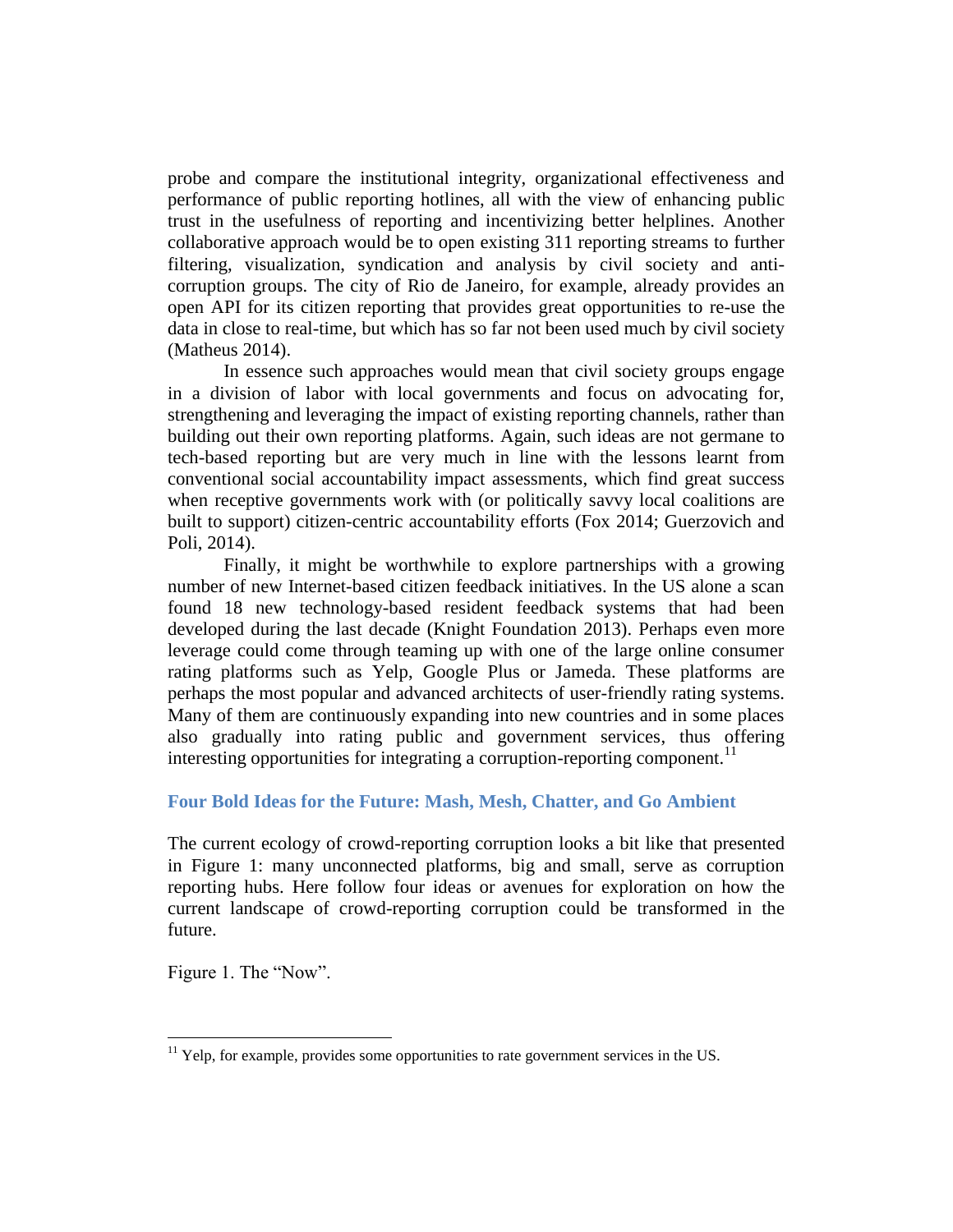

## **From Fragmentation to Mash-up**

The symbolic and practical power of a large numbers of reports that could potentially populate a reporting platform is diluted when too many competing platforms vie for attention, confuse potential users, and fragment and dissipate reporting momentum. At the same time crowd-reporting corruption is still in its early experimental stages and probably benefits from the let-a-thousand-flowersbloom landscape. Such diversity not only allows for broader experimentation and learning on what works when and why, but also allays the high threshold for reporting challenge outlined earlier, since it means that different operators, embedded and trusted in different communities can reach different audiences with tailored platforms, and thus raise the overall number of corruption reports submitted. This the basic trade-off between a client-friendly diversity of platforms and fragmentation of reporting streams in corruption reporting. One approach that would help respect the need for diversity and different, tailored initiatives, but also keep in check the negative fall-out from fragmentation could focus on establishing an agreed-on micro-standard for corruption reports that captures basic attributes of a corruption incident. Committing some major crowd-sourcing and corruption-reporting platforms to integrate appropriate interfaces with APIs and RSS would also make it easy to filter and syndicate individual reports (Figure 2).

Figure 2. Future 1: Corruption Earth Report.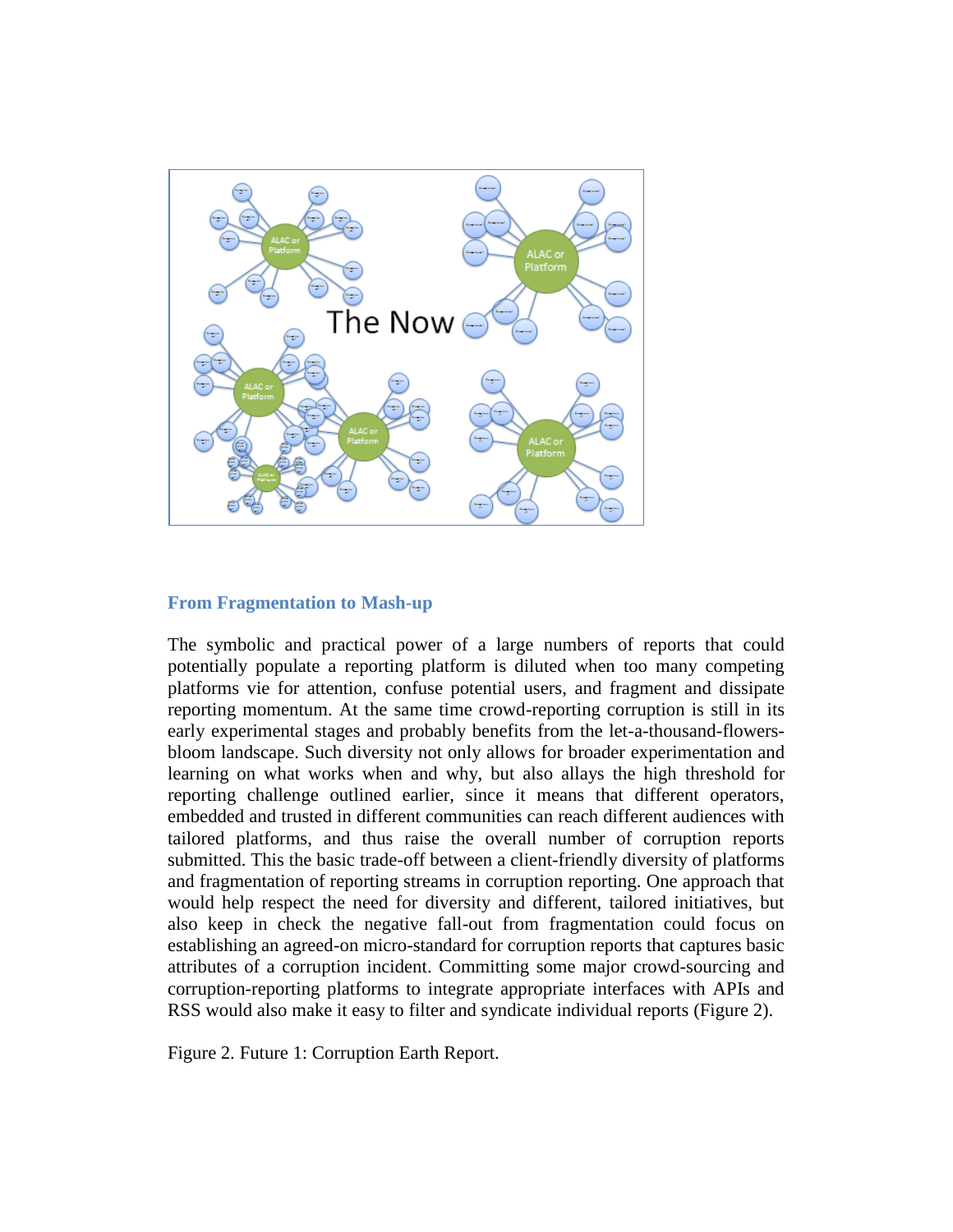

Taken together this would make it possible to filter, merge, compare, recombine and re-publish key information from reports received by a large number of reporting platforms. One could, for example envisage gathering all educationrelated corruption reports from Africa or investigating and displaying close to real-time the corruption burden reported by women. Given the many taxonomic challenges that come with classifying incidences of corruption, not to mention the diversity of vernacular expressions of the phenomenon, no perfect, comprehensive standard would be feasible. But even just agreeing on some core attributes and ensuring consistent integration into submission forms would already make a huge difference. This is a model that closely follows the development of an open incidence-reporting standard (Open311) in the US, which has already gained considerable momentum (Offenhuber, 2014).

Bringing on board some of the major crowd-sourcing platform developers and reporting initiatives might already generate the critical mass of stakeholders needed to get the micro-standard off the ground. Such an effort could possibly also be facilitated by some of the emerging umbrella initiatives in the area of technology for accountability, such as Datashift led by Civicus or the Transparency and Accountability Initiative convened by a donor collective in this area. 12

 $12$  See http://civicus.org/thedatashift/ and www.transparency-initiative.org/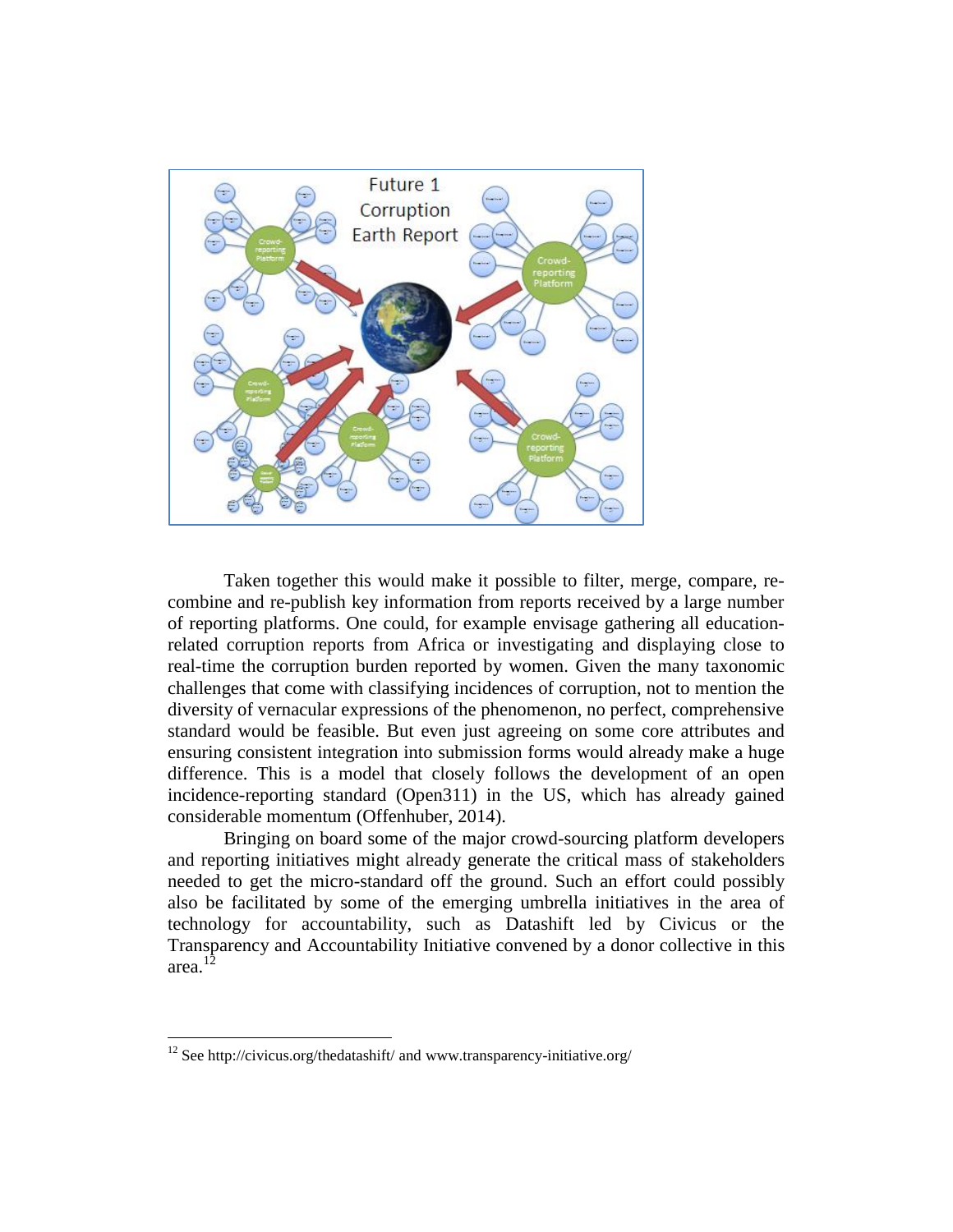### **From Hub and Spoke—To Mesh and Social Discovery**

The current architecture of crowd-reporting typically conforms to a classic hub and spoke model: a dispersed crowd of citizens reports to a central hub, a website that compiles and processes all received information. Such a system however foregoes one of the potentially most transformative mobilizing functions of a reporting system: finding like-minded people that have or care about similar issues and perhaps even live around the corner. Crowd-reporting has a great potential to support this type of social discovery and could thus be a very important initiative to help seed self-help groups, catalyze lateral link-ups between people with similar issues and thus foment collective action with or without any directional authority exerted by the hub (Figure 3). Technology scholars may note the ironic analogy when tracing the architectural evolution from the plain old telephone system (POTS) to the modern Internet network topology.

Figure 3. Future 2: Weave Collective Action.



While POTS was a classic hub and spoke system where a central switchboard and control hub routed all traffic and dictated further technological and organizational directions, the Internet with its decentralized, mesh-like structure offers significant advantages in terms of reliability, traffic routing efficiency, upgradability, lateral collaboration, adoption of innovations, etc. So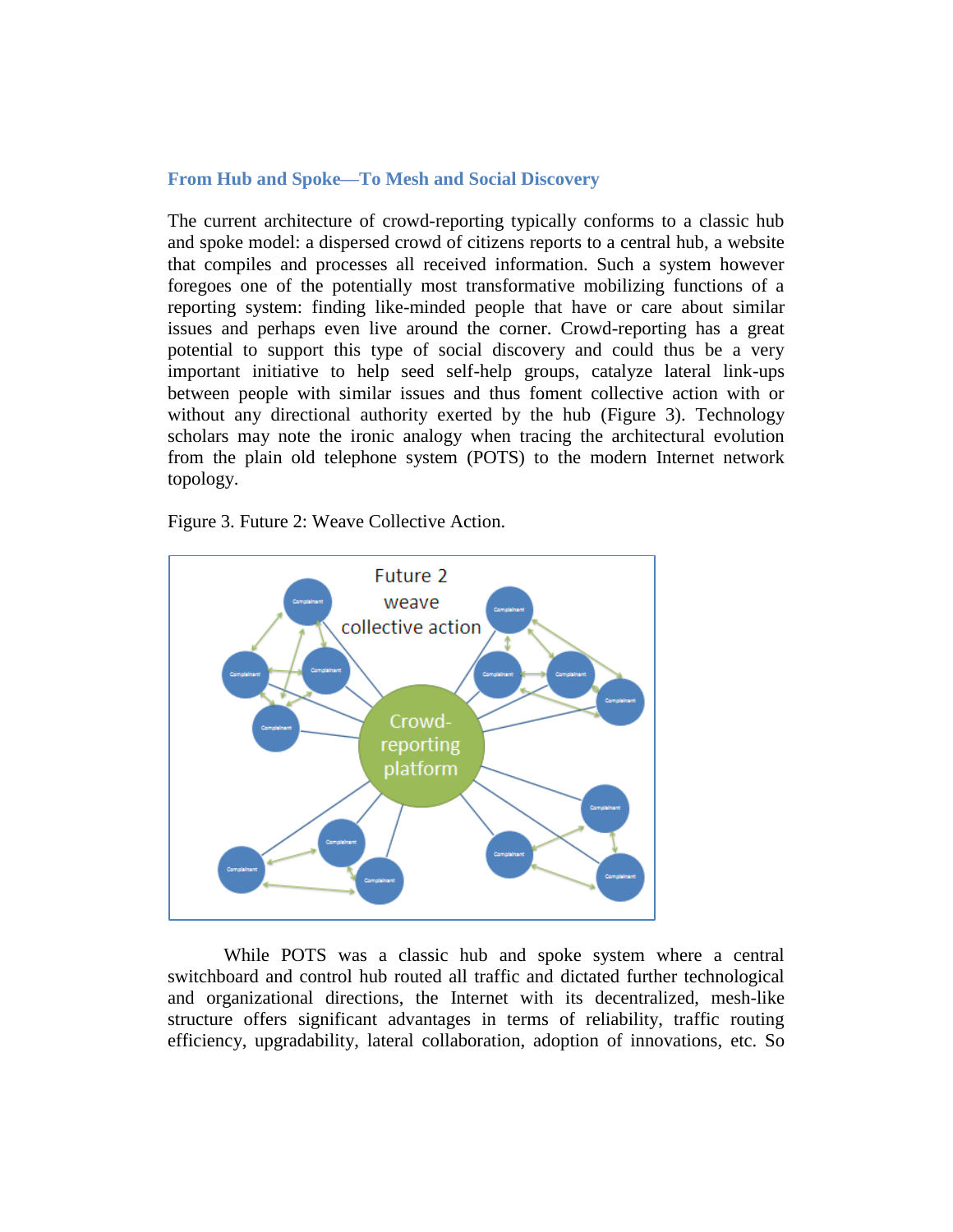moving crowd-reporting corruption more towards a mesh-like model where the reporting hub serves as a catalyst to help concerned citizens build relations with like-minded individuals might be a very interesting change in perspective and direction. The redefined function of the hub to support such social discovery and lateral connections could comprise both online and offline efforts, including offering reporting citizens the opportunity to gather anonymously in a chat room or discussion group, and convening meetings on corruption issues that are frequently reported in particular hotspots, and thus make it easy for concerned citizens to participate and start networking.

Fusing crowd-reporting with online tools for deliberation and collaboration (currently undergoing an explosion of development) could thus be a promising strategy to activate the social discovery value of crowd-reporting corruption. It could also contribute to making the scale of corruption—and practical possibilities for taking action against it—more salient, thus addressing the bad-norm-promulgation challenge of making corruption more visible, discussed earlier. 13

### **From Reporting to Listening In On Chatter**

All corruption crowd-reporting models discussed so far are, as the name suggests, premised on information briefs, prepared by citizens for the very purpose of reporting, directed to and pre-structured by the submission form of a specific recipient platform; be it an NGO crowd-reporting initiative or a public complaints mechanism. But the era of online social chatter might increasingly offer alternatives, or at least complements, to such approaches (Figure 4).

Figure 4. Future 3: Social Sentiment Analysis.

 $13$  A very interesting field experiment offers some cautious hope about this potential. Experimenting with different intrinsic and extrinsic incentives to encourage crowd-reporting on health service issues in UNICEF's highly successful U-Report initiative in Uganda, Blaschke, Carroll et al. (2014) find that the incentive to become part of a thematic interest network around the reported issue of corruption or sanitation increased reporting participation rates, albeit at a lower rate than extrinsic incentives such as being entered into a lottery.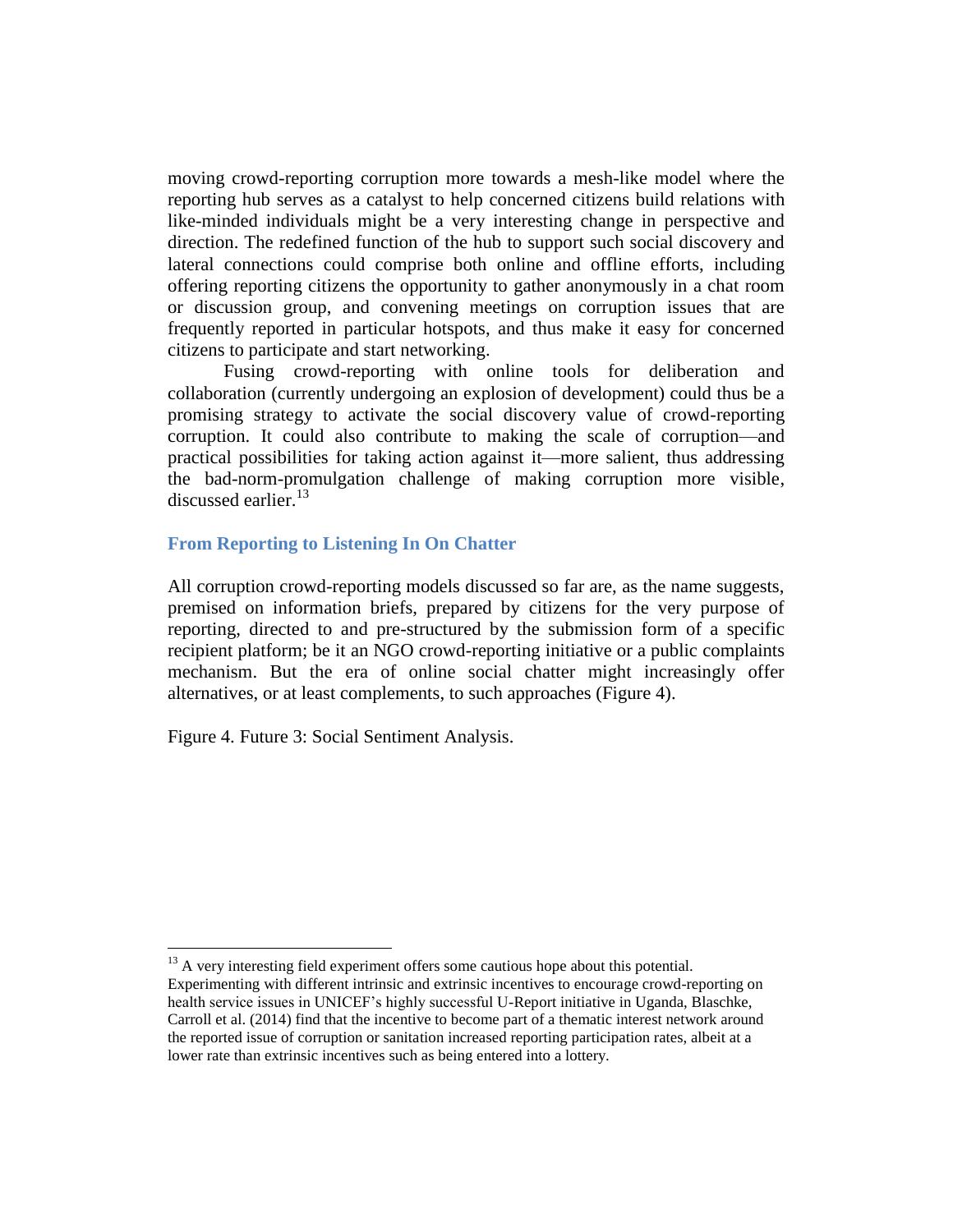

Citizens are likely to talk about, complain about, and discuss annoying incidences of corruption much earlier, more often, more spontaneously and in narratively much richer terms (compared with complaints platforms) in the myriad micro-conversations that flow via twitter, Facebook and the many other social networking platforms that are popular around the world. In other words, big data and the increasingly refined approaches of sentiment analysis offer some very interesting and as yet largely unexplored opportunities to spot concerns about corruption in a much more granular, immediate and real-time way.  $^{14}$  And extracting corruption issues from social chatter also helps to address the limited individual bandwidth for feedback and reporting threshold problems discussed earlier. Citizens interested in complaining about an incidence of corruption need not spend time searching for a trusted reporting platform—and actively submit a complaint in what is often a very structured and formulaic way—but can simply vent their frustrations in free text via a channel of their choice.

### **Get Out, Go Ambient!**

 $\overline{a}$ 

Finally, crowd-reporting platforms currently live primarily online. All the information, energy and creativity that flows onto these platforms is mainly displayed, discussed and responded to online. This makes it very difficult to reach out to and meaningfully involve the disconnected or less digitally literate. Moreover, it forgoes the possibility that people encounter such information in a

 $14$  For an example of a study that uses a simple form of sentiment analysis in corruption research see Marquis and Yang, 2013.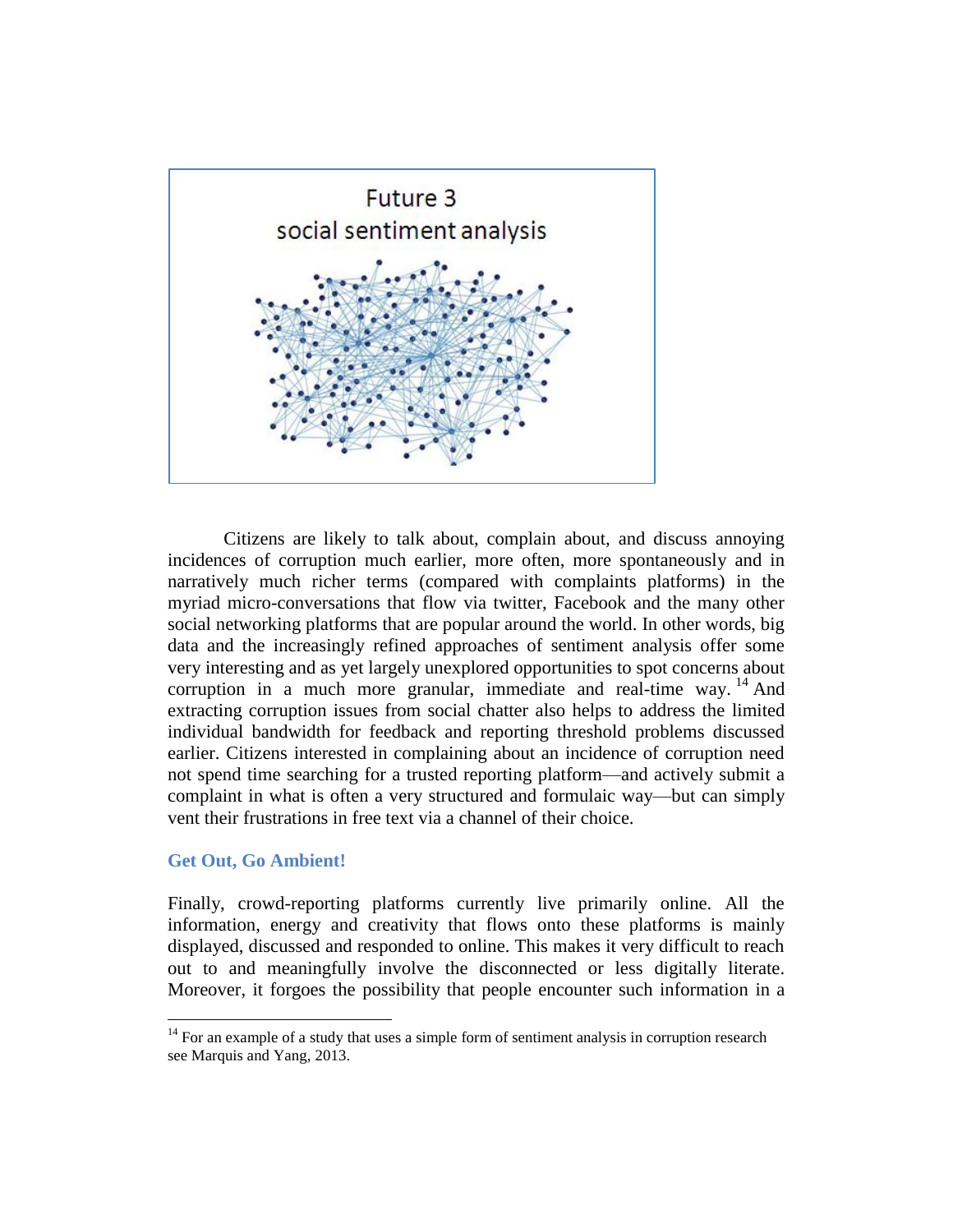certain type of serendipitous way: when they happen to walk, or drive past it. And finally an online-only presence fails to bring all this information and accountability back into physical public space with the potential to generate new social dynamics and thus further leverage its impact. These are major limitations and it's worth thinking about strategies to bridge the gap between the virtual and the physical in more systematic ways. How can we use public space for targeted interventions that make crowd-reporting visible and annotatable in a public square or other popular location and to confront the culprits in more direct ways with their (mis)performance? I have recently coined the term "ambient accountability" to kick-start a broader brainstorm on how to use the built environment through design, architectural, information and creative interventions in order to empower people and help them assert their rights (Zinnbauer 2012)..

Creating a physical presence for crowd-reporting by both low- and hightech means is one stream of investigations. There are many related ideas that could be experimented with, ranging from real-time reporting feeds projected onto the office buildings of the institutions that are most affected by corruption, to annotatable data murals that provide statistics and individual reports in a visually engaging manner in popular public spaces, and that invite people to comment and contribute (Zinnbauer 2012, 2014; Figure 5).<sup>15</sup>

Figure 5. Ambient Feedback of Corruption Reports.



(a) Feedback system: airport security check, Sweden, data directly transmitted wirelessly to service operators (cc: Zinnbauer).

<sup>&</sup>lt;sup>15</sup> Also see for example, http://ambient-accountability.org.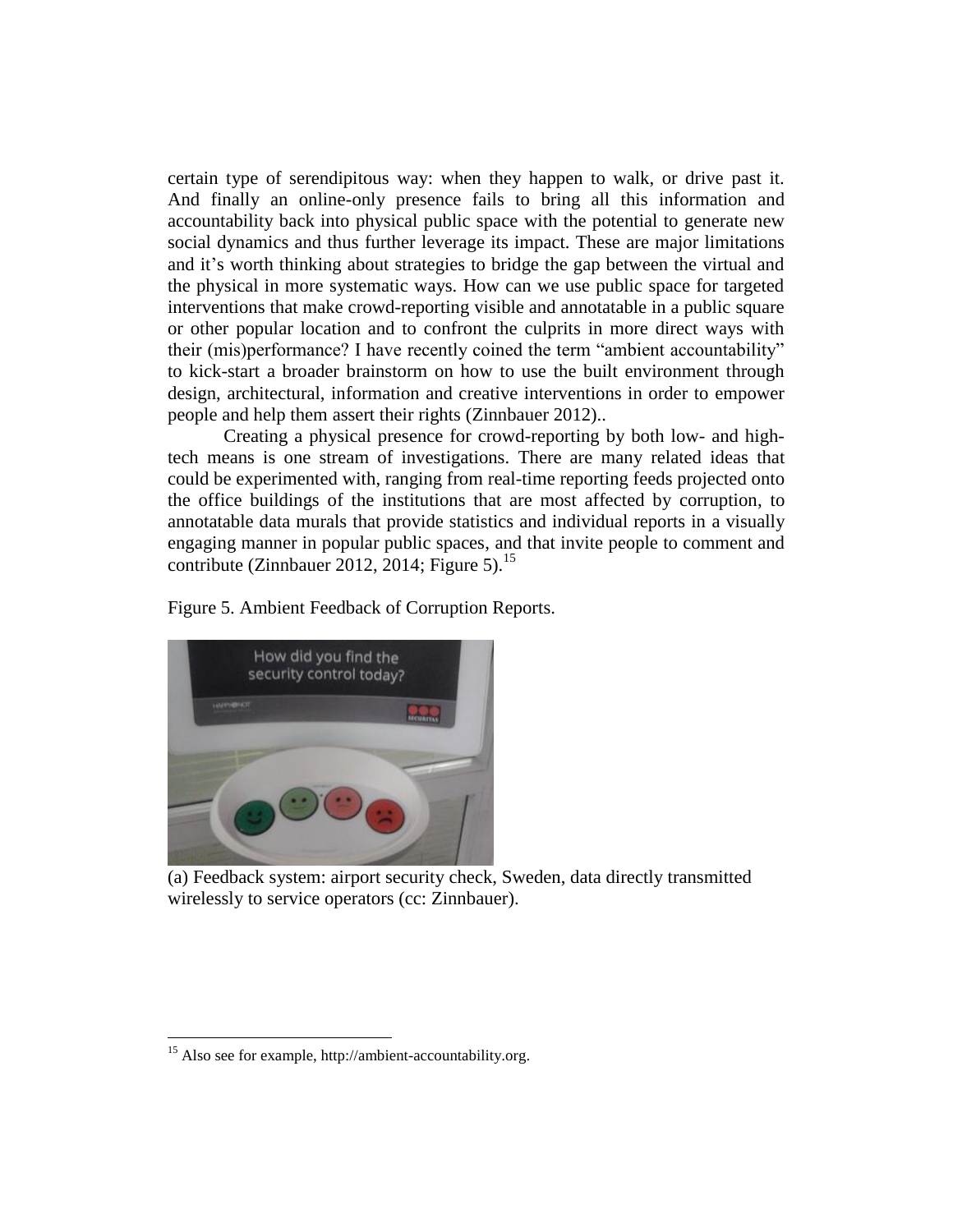

(b) Findings from a community survey displayed prominently for serendipitous encounter and public discussion on city sidewalk, UK (c: Visualising Mill Road)



(c) Budget information projected outside Ministry of Finance, Liberia (c AP Photo/Abbas Dulleh)

These examples provide some inspiration for feedback and accountability mechanisms that have moved from a purely online presence into public spaces. The idea of ambient accountability is very much inspired by Weiser and Braun's (1994) thinking on "calm technologies." The ensuing literature on ubiquitous computing, as well as work and analysis by social designers and spatial practitioners partly summarized by Lockton (2013), provide a tremendous source of inspiration and ideation in this regard. And as a final advantage, ambient accountability mechanisms that conveniently offer feedback opportunities at the point of service experience (and that are therefore literally at the fingertips of the citizens who experience corruption or other abusive behavior) also go some way to addressing the individual bandwidth and threshold problems outlined earlier.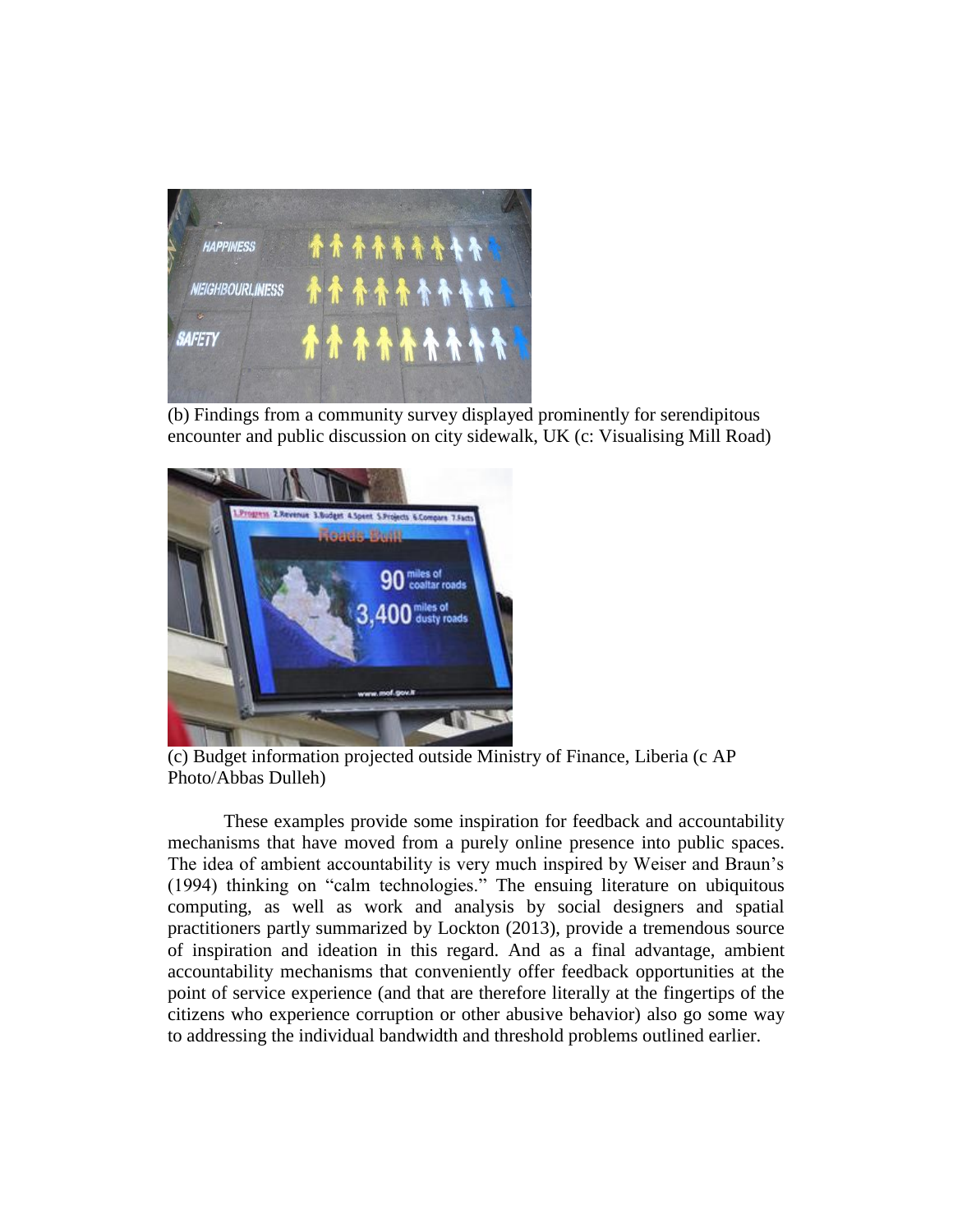These are just some trends of how crowd-reporting corruption is evolving and how it could develop next in the coming years. The article has reviewed some of the early evidence and lessons learnt, but the proliferation and diversity of approaches provides exciting opportunities for much more systematic and comparative analysis and learning in the near future. Despite all the challenges identified here, there are cautious but compelling reasons to believe that a bright future may lie ahead for crowd reporting corruption, once it starts embracing more closely insights from a multi-disciplinary body of corruption and collective action research and practice. So in a few years' time, crowd-reporting corruption might no longer look like the early stand-alone reporting hubs that have been fuelled more by technological opportunity than by considered political analysis.

This is not to argue that this early tech-centric impetus has been counterproductive. On the contrary, it has spawned some bold, energizing experiments, and opened the anti-corruption field to new allies, and fresh new energy and creativity. At the same time it is a welcome development that a new generation of crowd-reporting platforms is becoming increasingly savvy in taking on board insights from corruption research and practice. Crowd-reporting corruption is gradually weaving itself into the fabric of citizen–government relationships, helping to shift expectations at both ends about expectations of proper conduct, and what one can and can't get away with. And as flagged in this final section, neither the technological nor the tactical governance opportunities have been fully exploited—they continue to evolve apace. So let's continue to experiment and learn!

## **Acknowledgments**

Some of the research activities related to this paper were kindly financed by the European Union: ANTICORRP (Grant agreement no: 290529).

#### **References**

- Adnett, N. and Davies, P. (2002): "Education as Positional Good. Implications for Market-Based Reforms of State Schooling", in: *British Journal of Educational Studies*, vol. 50, no. 2.
- Andvig, J. and Moene, K. (1990): "How Corruption May Corrupt", *Journal of Economic Behavior&Organizations,* vol. 13, no. 1.
- Ang, Y. (2013): "Why 'I-paid-a-bribe' Triumphed in India but Fizzled out in China", SSRN working paper, November 2013.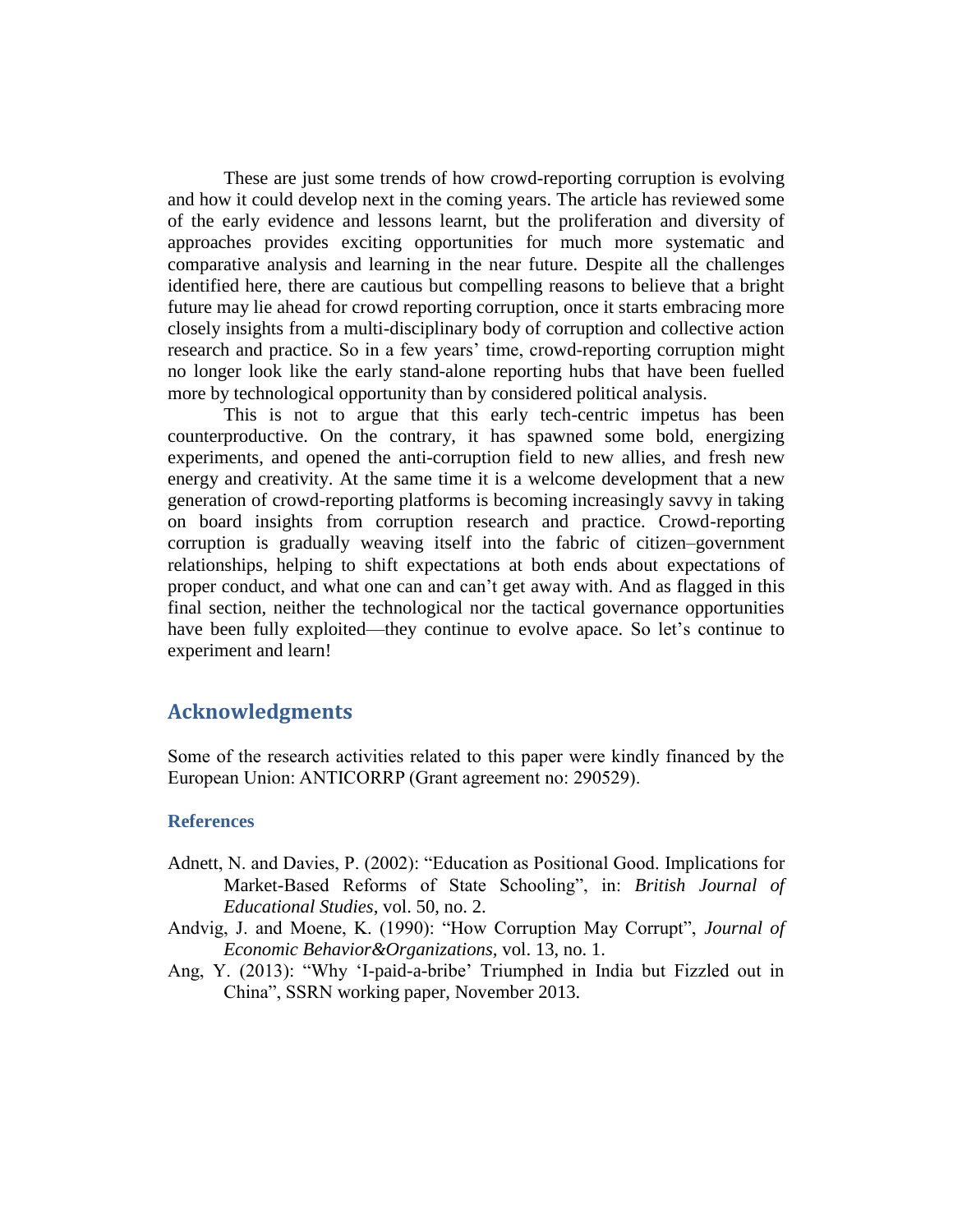- Avila, R., Feigenblatt, H. et al. (2010): "Global Mapping of Technology for Transparency and Accountability", Transparency & Accountability Initiative.
- Buell, R. and Norton, M. (2013): "Surfacing the Submerged State with Operational Transparency in Government Services", *Harvard Business School Marketing, Unit Working Paper No. 14-034.*
- Bicchieri, C. and Fukui, Y. (1999): "The Great Illusion. Ignorance, Informational Cascades, and the Persistence of Unpopular Norms", in: Galavotti, C. and Pagnini, A. (eds.): *Experience, Reality and Scientific Explanation,* Kluwer Academic Publishers.
- Blaschke, S., Carroll, P. et al. (2013): "Extrinsic, Intrinsic and Social Incentives for UNICEF's Crowdsourcing Development Information in Uganda. A Field Experiment" paper prepared for  $6<sup>th</sup>$  Annual Conference on the Political Economy of International Organizations, University of Mannheim and Heidelberg, February 7-9, 2013.
- Cialdini, R. (2003): "Crafting Normative Messages to Protect the Environment", *Current Directions in Psychological Science*, vol. 12.
- Crowdglobe (2012): *Mapping the Maps. A Meta-Level Analysis of Ushahidi & Crowdmap,* Washington DC: Internews.
- Darley, J. (2004): "The cognitive and Social Psychology of Contagious Organizational Corruption", *Brooklyn Law Review*, vol. 70.
- Della Porta, D. and Vanucci, A. (1999): *Corrupt Exchanges: Actors, Resources and Mechanisms of Political Corruption,* New York: DeGruyter
- Fox, J. (2014): "Social Accountability—What Does the Evidence Really Say?", presentation for Global Partnership for Social Accountability, March 3, 2014.
- Frank, R. (1985): *Choosing the Right Pond*, Oxford: University Press.
- Frey, B. and Meier S. (2004): "Social Comparisons and Pro-Social Behaviour: Testing "Conditional Cooperation" in a Field Experiment", *American Economic Review,* vol. 94, no. 5.
- Fung, A.; R Gilman et al. (2010): "Technologies of Transparency for Accountability", Analytic Report for Transparency & Accountability Initiative.
- Gigler, B-S. and Young G. (2014): *The Role of Crowdsourcing for Better Governance in Fragile State Contexts,* Washington DC: World Bank
- Granovetter, M. (2007): "The Social Construction of Corruption", in: Nee, V. and Swedberg, R. (eds.): *On Capitalism*, Palo Alto: Stanford University Press.
- Griskevicious, V., Cialdini, R. and Goldstein, N. (2008): "Applying (and Resisting) Peer Influence", in: MIT Sloan Management Review, vol. 49, no. 2.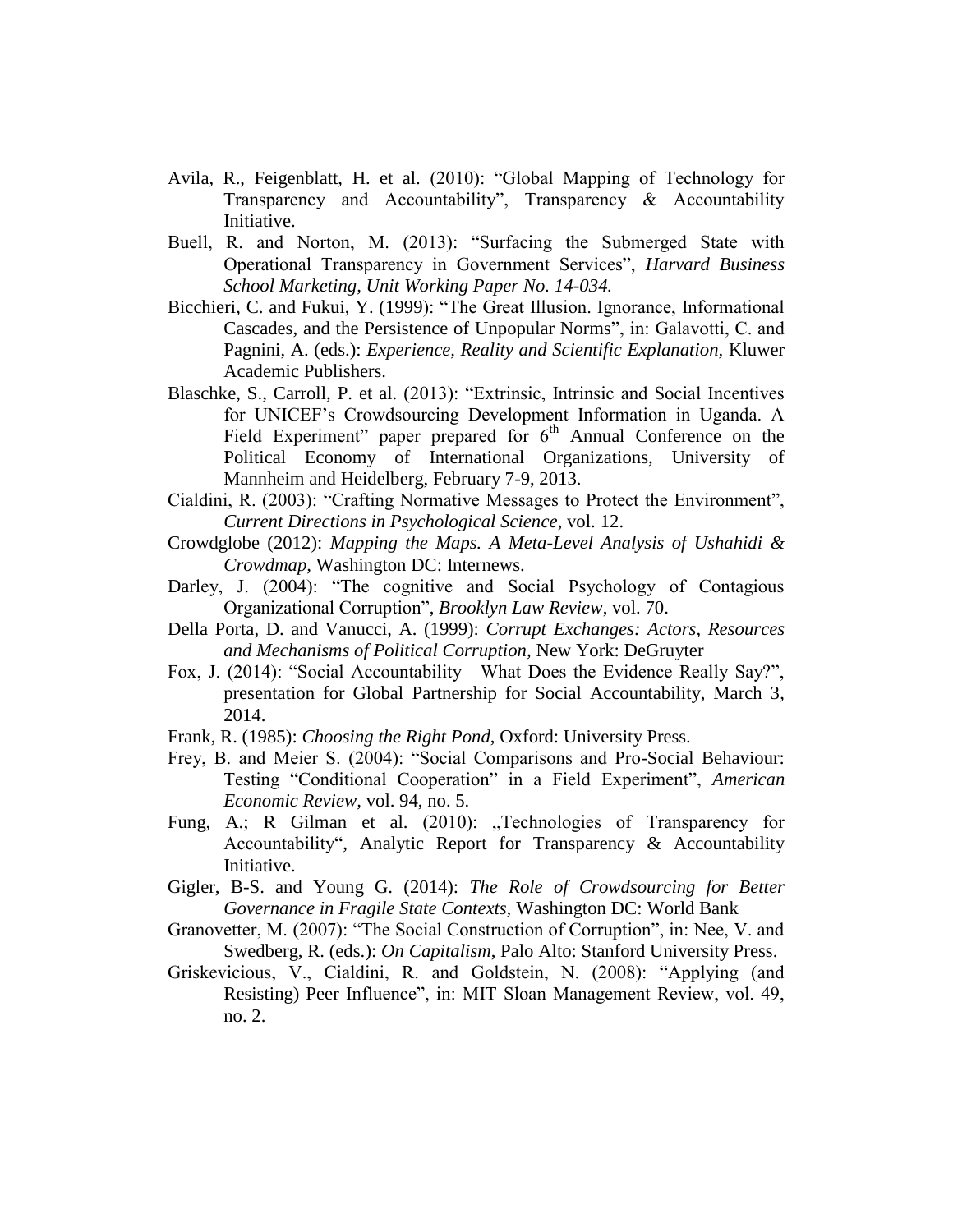- Guerzovich, F. and Poli, M. (2014): "Picking Partners and Allies that Bolster Your Social Accountability Efforts", Global Partnership for Social Accountability.
- Gupta, D. (2009): "The Power of Incremental Outcomes. How Small Victories and Defeats Affect Social Movement Organizations", *Mobilization*, vol. 14.
- Hellstroem, J. and Bocast B (2013): "Many "Likers Do not Constitute a Crowd. TheCase of Ugana\*s Not in My Country", In K. Sarajeva (ed.) (2013): ICT for Anti-Corruption, Democracy and Education in East Africa, Spider ICT4D Series No. 6, 2013
- Hirsch, F. (1977): *The Social Limits to Growth*, London: Routledge.
- Husted, B. (1994): "Honour Among Thieves: A Transaction Cost Interpretation of Corruption in Third World Countries", *Business Ethics Quarterly, vol. 4.*
- Institute for Development Studies (2011): *Blurring the Boundaries. Citizen Action Across Sates and Societies,* Brighton: IDS.
- Knight Foundation (2013): *The Emergence of Civic Tech. Investments in a Growing Field*, December 2013.
- Knight Foundation (2014): "Civic Tech—What Works When. Preliminary Results", skype presentation on forthcoming report for Open Knowledge Festival 2014, July 2014, Berlin.
- Lockton, D. (2013): *Design with Intent*, PhD Thesis, School of Engineering & Design, Brunel University.
- Margetts, H., John, P. Escher T. et al. (2011): "Social Information and Political Participation on the Internet: An Experiment", *European Political Science Review*, vol. 3, no. 3.
- Marquis, C. and Yang, Z. (2013): "Corruption: Chinese People Look for Action, but Words Matter Too", *China Policy Review.*
- Matheus, R. (2014): "Presentation at Open Knowledge Festival 2014, July 15 to 17, 2014, Berlin.
- Mayer, J. (2003): "The Fallacy of Composition: A Review of the Literature", UNCTAD Discussion Paper, No. 166.
- McAdam, D, McCarthy, J et al. (1996): "Introduction", in:
- McAdam, D.; McCarthy, J. et al. (eds.): Comparative Perspectives on Social Movements,
- Cambridge: Cambridge University Press, pp. 1-20.
- Mergel, I. (2012): " Distributed Democracy. SeeClickFix.com for Crowdsourced Issue Reporting", SSRN working paper, January 2012.
- Mishra, A. (2006): "Persistence of Corruption. Some Theoretical Perspectives", *World Development*, vol. 34, no. 2.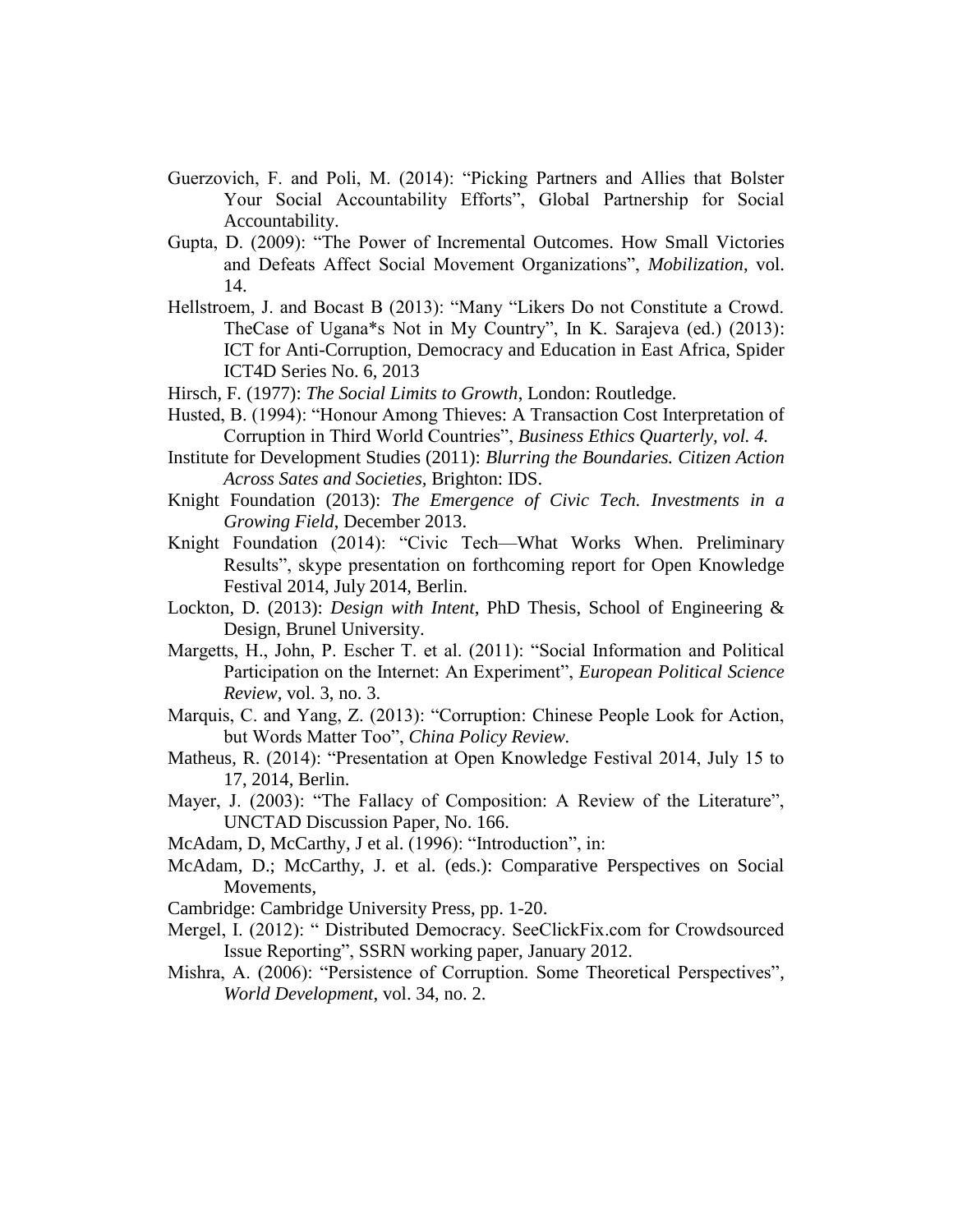- Mettler, S. (2011): *The submerged State: How Invisible Government Policies Undermine American Democracy*, Chicago IL: University of Chicago Press.
- Moore, C. (2009): "Psychological Processes in Organizational Corruption", in Cremer, D. (ed.) *Psychological Perspectives on Ethical Behavior and Decision Making,* Charlotte NC: Information Age Publishing
- Morozov, Y (2011): *Net Delusion. The Dark Side of Internet Freedom*
- Offenhuber, D. (2014): "Infrastructure Legibility—A Comparative Analysis of Open311-Based Citizen Feedback Systems", in: *Cambridge Journal of Regions, Economy and Society*, advance online access.
- Olken, B. and Barron, P. (2009): "The Simple Economics of Extortion. Evidence from Trucking in Aceh", *Journal of Political Economy, vol. 117, no. 3, pp. 417-452..*
- Olken, B. and Pande. R. (2013): Governance Review Paper—J-Pal Governance Review Paper, October 2013.
- Peiffer, C. and Alvarez, L. (no date): "Who will be the Principled Principals? The Determinants of Active Opposition to Corruption in Over 70 Countries", unpublished working paper.
- Ramanna, K. (2012): "I Paid a Bribe (Dot) Com", Harvard Business School Case Study, No. 9-112-078.
- Rothstein, B. (2011): "Anti-Corruption. The Indirect 'Big Bang' Approach", *Review of International Political Economy,* vol. 18, no. 2.
- S. Sampson (2010): "The Anti-Corruption Industry. From Movement to Institution", *Global Crime,* vol. 11, no. 2.
- Torsello, D. (2001): "The Ethnography of Corruption: Research Themes in Political Anthropology", Quality of Government Institute Working Paper Series 2011:2.
- Transparency International (2009): *The Anti-Corruption Plain Language Guide*, Berlin: Transparency International
- Transparency International (2013): Global Corruption Barometer 2013, Berlin: Transparency International.
- Transparency International (2014): "Internal Micro-Survey on Crowd-reporting Corruption Experience by TI Groups".
- Weiser, M. and Brown, JS (1995): " Designing Calm Technology", Pamphlet, Xerox Parc, December 21, 1995.
- Zinnbauer, D. (2012): "Ambient Accountability. Fighting Corruption When and Where it Happens" working paper, Social Science Research Network.
- Zinnbauer, D. (2014): "Fighting Corruption Where and When it Happens: Ambient Accountability", in: Offenhuber, D. and K. Schechtner K. (eds.): *Accountability Technologies. Tools for Asking Hard Questions*, De Gruyter, Boston.